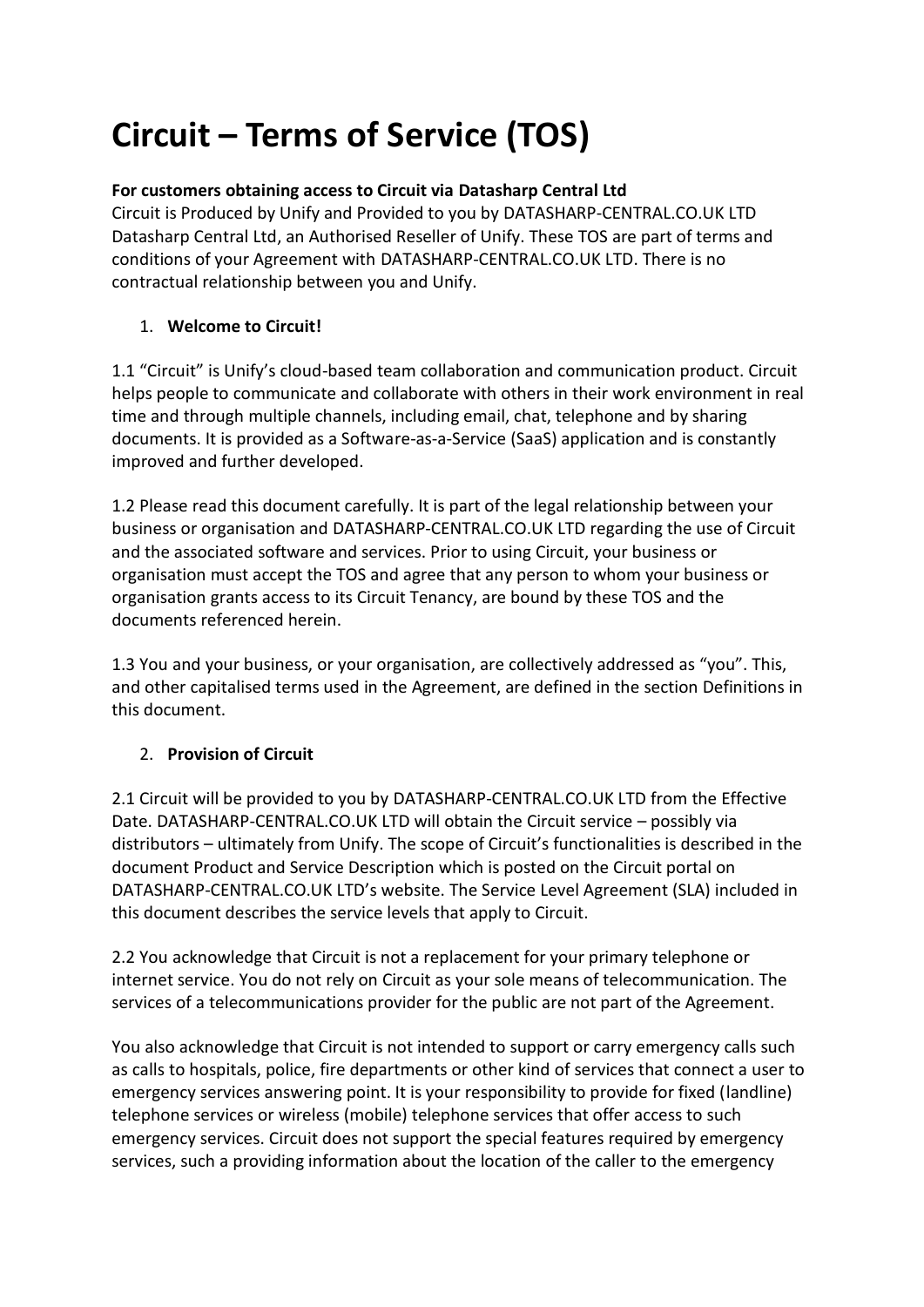service. Please note that this also applies if, technically, you could actually connect from Circuit to an emergency service. In this case, you will need to provide details of your

physical location to enable the emergency services to respond to you.

2.4 When using Circuit, you must at all times comply with all Applicable Laws, including, but not limited to:

(a) with respect to Personal Data, all applicable privacy laws and regulations and (b) laws or regulations relating to the recording of communications, including, when required, advising all participants in a recorded Circuit audio or video conversation or meeting that it is being recorded and that Circuit User Data and Personal Data may be transferred outside the European Economic Area and the US. It is your responsibility to ensure that you have the right to use the Services where you are located, as well as where your meeting invitees are located.

## 3. **Intentionally left blank**

# 4. **Eligibility to sign up for Circuit**

4.1 Circuit is offered only to businesses and organisations i.e. all natural or legal persons or a partnership with legal personality who or which act in exercise of his, her or its trade, business or profession. Circuit is not offered to other persons, in particular to consumers. In any case, a person less than 18 years old or who is considered a minor in its state or country of residence, cannot register for Circuit or be signed up by you as a Circuit User.

4.2 Without limitation to the statutory rules on businesses by appearance, if DATASHARP-CENTRAL.CO.UK LTD reasonably believes that you or a specific Circuit User does not meet the above stated requirements, DATASHARP-CENTRAL.CO.UK LTD may, without liability and at its sole discretion, block or delete that Circuit User Account(s) and their Circuit User Data and/or any portion, aspect or feature of Circuit. Depending on the case, DATASHARP-CENTRAL.CO.UK LTD may elect to terminate the entire Agreement for cause with immediate effect.

# 5. **Signing up for Circuit**

5.1 To sign up for Circuit, you must complete a registration process and provide current, complete and accurate information, as prompted by the registration form. If you act for a business or organisation, you may need, depending upon the legal jurisdiction in which your business or organisation operates, to conclude the Data Processing Agreement (DPA) with DATASHARP-CENTRAL.CO.UK LTD.

#### 5.2 Intentionally left blank

5.3 Intentionally left blank

5.4 The registration for Circuit, whether or not it is for a Free or Trial version, and including those registrations made through DATASHARP-CENTRAL.CO.UK LTD, will result in a binding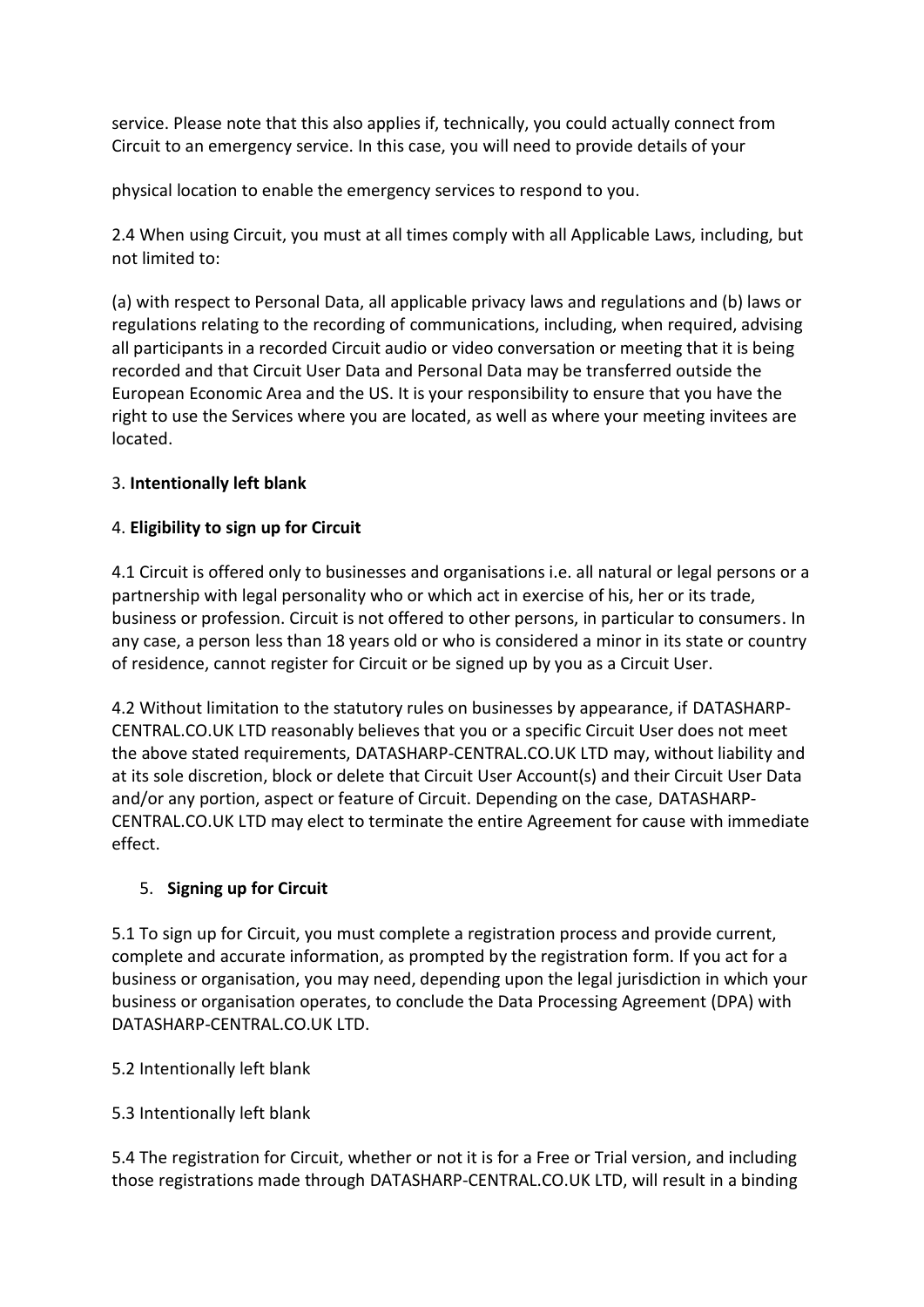proposal from your business or organisation to DATASHARP-CENTRAL.CO.UK LTD to enter into a Subscription Agreement. You will be informed if your proposal is accepted via direct email or through DATASHARP-CENTRAL.CO.UK LTD. DATASHARP-CENTRAL.CO.UK LTD and Unify are free to accept or deny any such proposal at their sole discretion.

If it is accepted, the Agreement becomes effective, and if it is rejected, there is no Agreement and neither you nor DATASHARP-CENTRAL.CO.UK LTD nor Unify have any liability against any other party.

5.5 Once your proposal has been accepted, you and any other Circuit User you create through the Circuit administration console will be given a username and password via email, which, upon initial access, must be changed to a password known only to such Circuit User. You must ensure that your password(s) do not become known to unauthorised third parties. In the event you reasonably suspect that your password(s) have been compromised, you must notify DATASHARP-CENTRAL.CO.UK LTD without delay. You are liable for all damages due to your fault to maintain the confidentiality of the passwords.

5.6 The first Circuit User that is created for your business or organisation during the signup process will hold the role of the Circuit Tenancy Administrator. That first Circuit User will also hold the role of Customer Contact. The password for that account should be handled with special care.

#### 6. **Feedback about Circuit**

Unify and DATASHARP-CENTRAL.CO.UK LTD are very interested to hear about your comments, criticisms and suggestions for changes with respect to the design, the functionality and the performance of Circuit.

To the extent you provide Unify or DATASHARP-CENTRAL.CO.UK LTD with such information and data about the tests you have done, the test results, and other material such as screenshots, recordings, concepts, etc. (collectively, "Feedback"), you agree that Unify or DATASHARP-CENTRAL.CO.UK LTD own all Feedback that you submit to Unify. You hereby assign and grant Unify or DATASHARP-CENTRAL.CO.UK LTD all rights, title and interest in the Feedback and all Intellectual Property Rights herein, including the right to use, share, and commercialise the Feedback in any way and for any purpose. If requested by Unify, you or the competent person(s) within your organisation will execute such further instruments as Unify may reasonably request confirming Unify's unlimited ownership interest in such Feedback.

You will not give any Feedback that is subject to a license that requires Unify or your DATASHARP-CENTRAL.CO.UK LTD to grant any rights (e.g. Freeware and Open Source License) or make any payments to third parties because the Feedback was incorporated into Circuit or the Documentation or any other of Unify's products, software, or services or other items. These rights survive this Agreement.

For the avoidance of doubt, with the exception of the Feedback you provide to Unify, Unify does not claim ownership of any of the User Content you submit to Circuit (see also below).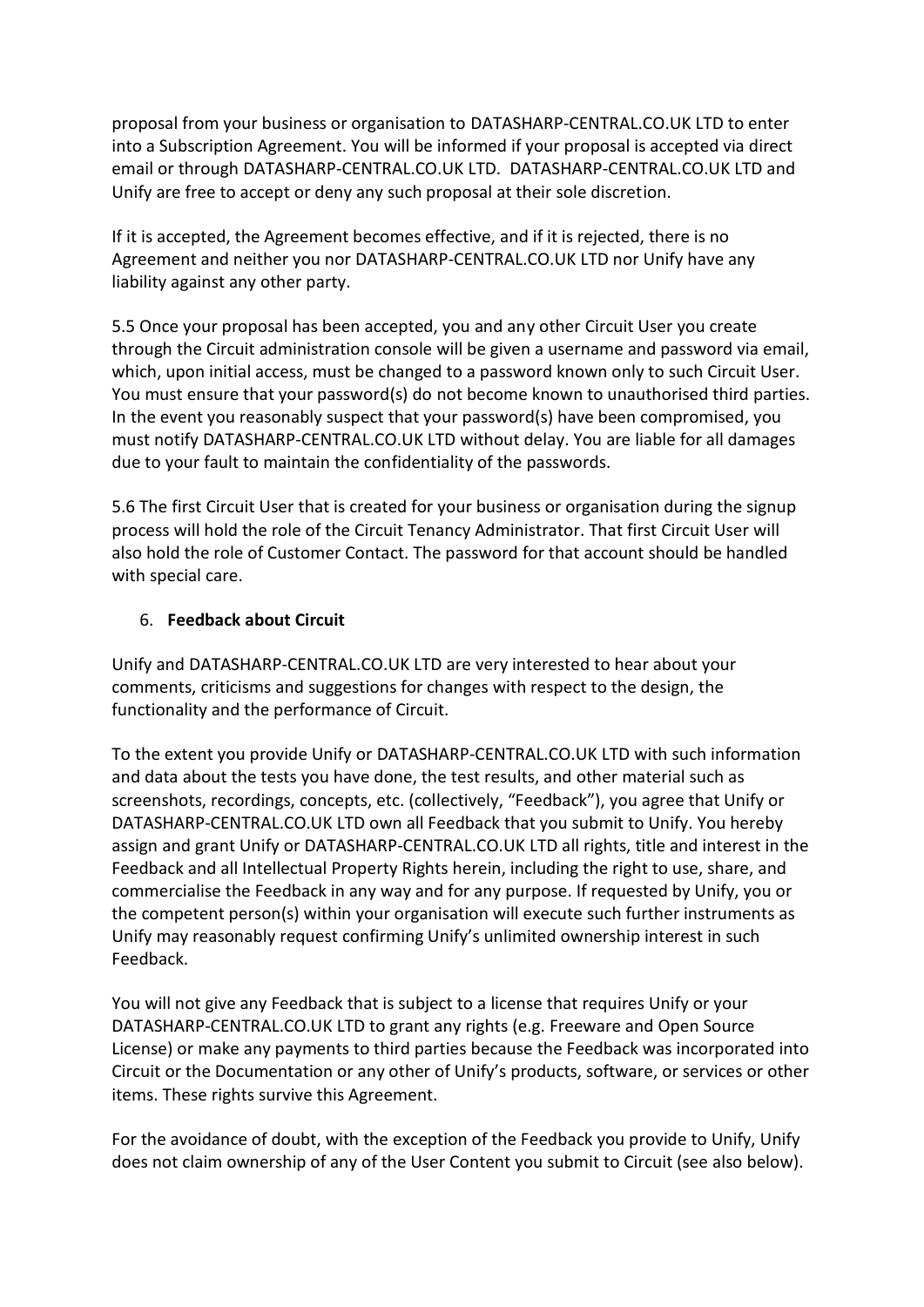You should carefully review your Feedback and possibly clean it of any User Content that you do not want Unify or DATASHARP-CENTRAL.CO.UK LTD to own.

# 7. **Right to Use Circuit User Data Handling of Circuit User Data**

7.1 By signing up for Circuit and submitting Circuit User Data to Circuit, you agree, for the term of the Agreement, that such Circuit User Data are used, modified, processed, reproduced and distributed by the Circuit Service, solely for the purpose of providing Circuit to you and the Circuit Users you appoint. This includes the public performance or public display the Circuit User Data, where such facilities are provided within or through Circuit and if effected by you. The obligations of Unify to maintain the confidentiality of the Circuit User Data or our data privacy obligations shall not be limited thereby.

7.2 You and your organisation must have all the rights, licenses, and permissions required from third parties to use the Circuit User Data and to reproduce, publish, and display Circuit User Data within and outside of Circuit.

You acknowledge that the Circuit service can treat all Circuit User Data submitted by you or one of your Circuit Users to Circuit is owned by you. The Circuit service is only acting as a passive conduit for your Circuit User Data. Neither Unify nor DATASHARP-CENTRAL.CO.UK LTD claim any ownership rights in your Circuit User Data and will not review, share, distribute, or reference your Circuit User Data except as provided herein or in the Acceptable Use Policy (AUP) for Circuit, or as this may be required by Applicable Laws. The AUP is posted on the Circuit portal on DATASHARP-CENTRAL.CO.UK LTD's website.

7.3 If you object to any third-party Circuit User Data, DATASHARP-CENTRAL.CO.UK LTD will attempt to resolve that as per the procedure described in the Acceptable Use Policy (AUP). In the event DATASHARP-CENTRAL.CO.UK LTD finds such third-party Circuit User Data to be permissible under the AUP, your sole remedy is to cease using Circuit. However, this does not constitute a right to prematurely terminate the Agreement with DATASHARP-CENTRAL.CO.UK LTD

7.4 If you believe that DATASHARP-CENTRAL.CO.UK LTD, Unify or any of their affiliates or a third-party Circuit User (including Guest Users) violated a copyright, please first notify DATASHARP-CENTRAL.CO.UK LTD of the potential copyright infringement or other intellectual property rights issue before taking legal action. The violation-resolution procedure described in the Acceptable Use Policy (AUP) shall be applied accordingly.

7.5 You understand that publishing Circuit User Data on Circuit is not a substitute for registering it with a copyright office or any other intellectual property rights organisation such as, for instance and where applicable, the U.S. Copyright Office.

# 8. **Liability for Circuit User Data**

8.1 You are entirely responsible for any and all activities that occur under your Circuit Accounts and with your Circuit User Data. With your subscription to Circuit you acknowledge and consent, and you will make all of your Circuit Users including Guest Users acknowledge and consent, that all Circuit User Data is in your sole responsibility.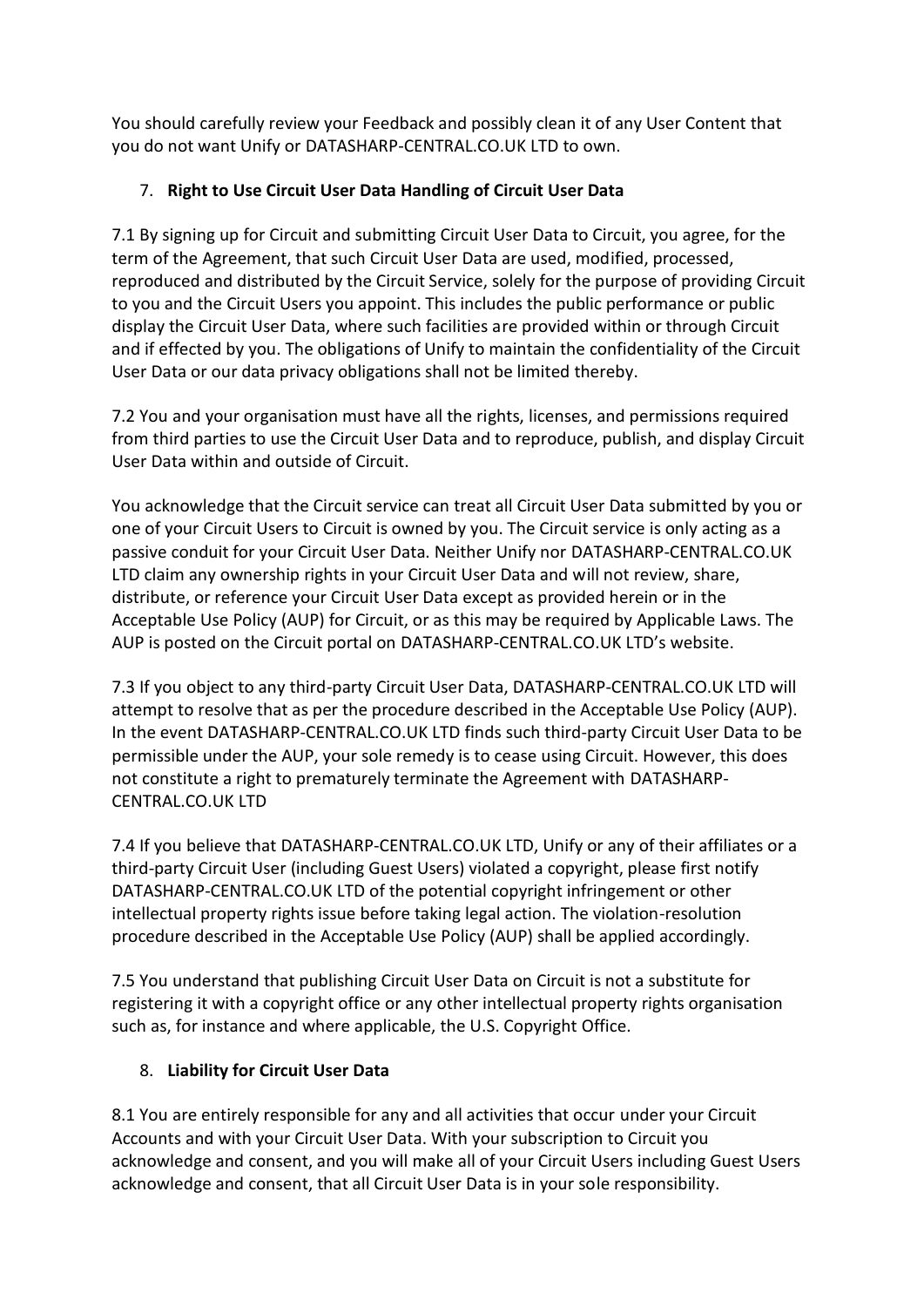Circuit User Data may be accessible by the Circuit Tenancy Administrator. If a Circuit User is deleted, the Circuit User Data of that Circuit User may still be accessed by other Circuit Users who shared a Conversation with that Circuit User.

For technical reasons, inside the Circuit Support Forum accounts of Circuit Users who posted content to the Circuit Support Forum will be disabled, not deleted. See the Support Forum Rules (SFR) for details. The SFR is posted on the Circuit portal on DATASHARP-CENTRAL.CO.UK LTD's website.

8.2 You will indemnify, defend and hold harmless DATASHARP-CENTRAL.CO.UK LTD and Unify from any and all third-party claims, liability, damages and/or costs (including, but not limited to, attorneys' fees) arising from your violation of sections 7 to 9.

## 9. **Data privacy**

9.1 By using Circuit, you and each of your Circuit Users will upload, create or receive Circuit User Data containing personally identifiable information protected under Applicable Laws ("Personal Data"). Unify, as the Producer of Circuit, is very serious about the safety and security of such Personal Data.

9.2 Unify will provide Circuit through personnel who are bound to data secrecy as defined by Applicable Law.

9.3 With regard to the Personal Data stored or otherwise processed by Circuit, DATASHARP-CENTRAL.CO.UK LTD will observe your directions and shall take the necessary technical and organisational measures with Unify to protect the Personal Data from disclosure or misuse. This shall also apply to Personal Data that Unify retains after the termination or expiry of this Agreement. DATASHARP-CENTRAL.CO.UK LTD's liability for breaches of data protection shall be excluded if DATASHARP-CENTRAL.CO.UK LTD acted in accordance with a direction given by you.

9.4 Unify will process Personal Data obtained from you only for the purposes of providing Circuit and shall delete such Personal Data from Unify's systems if it is no longer needed for that purpose, subject to any data retention obligations required by Applicable Laws.

9.5 Unify may use subcontractors to Produce Circuit. To the extent Unify uses subcontractors, Unify will impose upon them a similar obligation as per this section 11, in particular section 11.2 in accordance with the data protection provisions of this Agreement and Applicable Laws. Where required by applicable law, they shall be bound by contractual terms no less binding than the Data Processing Agreement (DPA) with DATASHARP-CENTRAL.CO.UK LTD and follow a standard that meets or exceeds the standard provided for in the Data Privacy Statement (DPS) which is posted on the Circuit portal on DATASHARP-CENTRAL.CO.UK LTD's website.

9.6 Unify and DATASHARP-CENTRAL.CO.UK LTD do not have control over, and are not responsible for, the privacy of any Circuit User Data that you have shared with others, so always use caution when giving out any Circuit User Data that may contain Personal Data or other sensitive information. You agree to meet all statutory required preconditions for your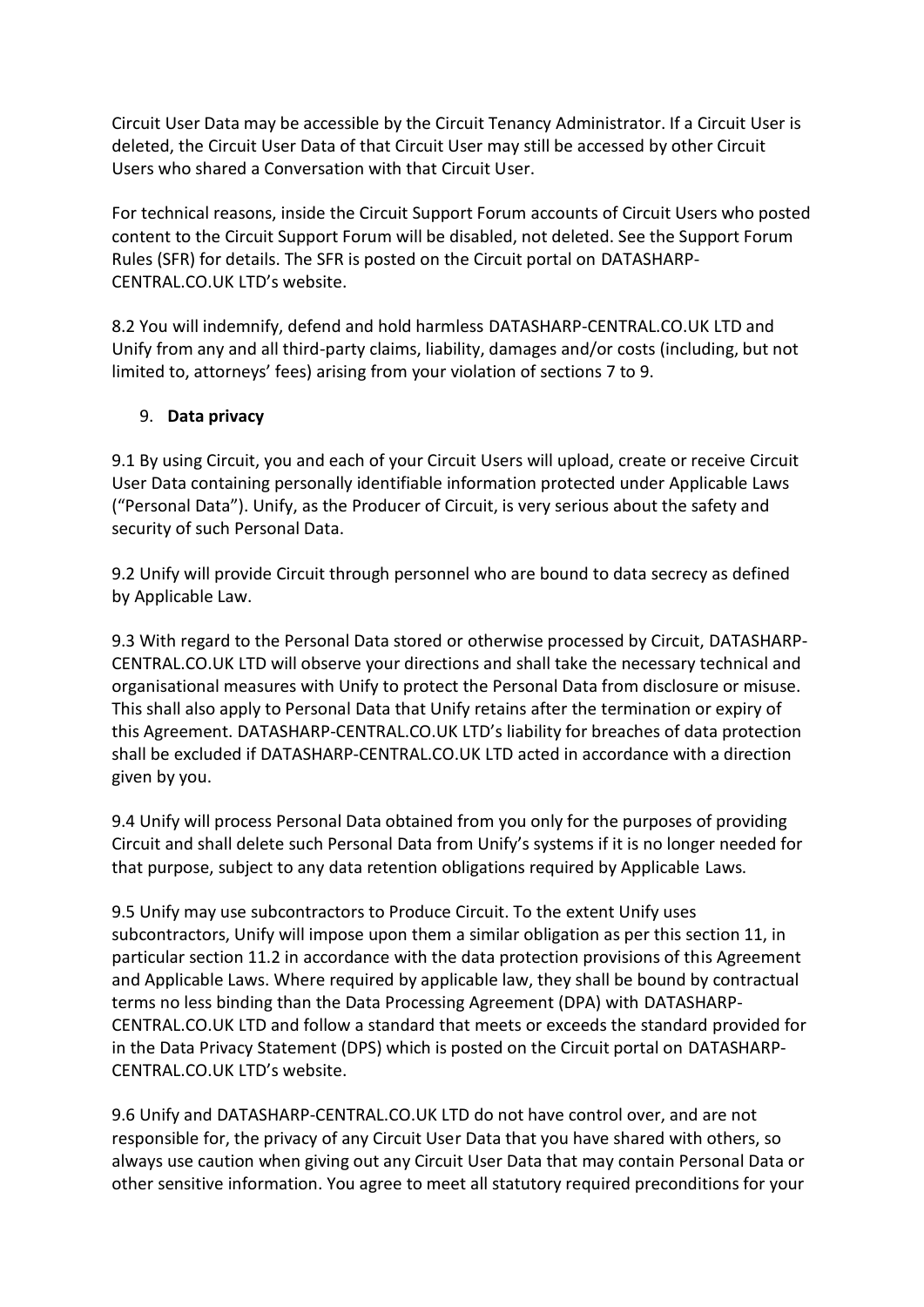intended use of Circuit and the Circuit User Data for which you are responsible, e.g. by obtaining consent from employees so that in this regard Circuit can be provided to you without you infringing any Applicable Laws. You are in particular responsible for observing your workers council rights of co-determination, where applicable. You and your organisation shall indemnify Unify from all claims and damages resulting from your failure to do so.

9.7 More details on Unify's data protection measures can be found in the Data Privacy Statement (DPS) which must be presented to each single Circuit User at their first login and can be accessed from within Circuit at any time.

9.8 Where required by applicable law, if you represent an organisation that signs up several Circuit Users for Circuit (Customer), you acknowledge and accept that primarily the Data Processing Agreement (DPA) shall determine your data privacy relationship with DATASHARP-CENTRAL.CO.UK LTD. Thereunder, DATASHARP-CENTRAL.CO.UK LTD will act as the data processor and you will be the data controller. DATASHARP-CENTRAL.CO.UK LTD holds a DPA – possibly via Distributors – ultimately with Unify. The DPA, where applicable, takes precedence over the DPS. You hereby also agree that the terms of the DPA, where applicable, and the DPS shall apply to each of your organisation's Circuit Users, and that you will take appropriate measures to ensure these terms are binding upon them.

#### 10. **Security**

10.1 Unify has implemented commercially reasonable technical and organisational measures designed to secure your Personal Data and Circuit User Data from accidental loss and from unauthorised access, use, alteration or disclosure.

10.2 Neither DATASHARP-CENTRAL.CO.UK LTD nor Unify guarantee that unauthorised third parties will never be able to defeat those measures or use your Personal Data and Circuit User Data for improper purposes. You acknowledge that you provide your Personal Data at your own risk and that DATASHARP-CENTRAL.CO.UK LTD's and Unify's liability with respect to Personal Data shall be limited as stipulated in this Agreement.

10.3 You are entirely responsible for maintaining the confidentiality of all of your passwords and Circuit Accounts, in particular with regard to the Circuit Tenancy Administrator. None of your Circuit User's may use any other Circuit User's Circuit Account at any time without the permission of the affected Circuit User.

10.4 You must know the identity of any Circuit User you sign up or invite, including Guest Users. You may not permit parties that are unknown to you or who have not identified themselves to use Circuit. Failure to do so may result in blocking access to single Circuit Accounts or, in serious cases, of your entire access to Circuit.

10.5 You agree to notify DATASHARP-CENTRAL.CO.UK LTD immediately of any unauthorised use of your Circuit Accounts or any other breach of security. Neither DATASHARP-CENTRAL.CO.UK LTD nor Unify will be liable for any loss that you may incur as a result of someone else using your passwords or Circuit Accounts, either with or without your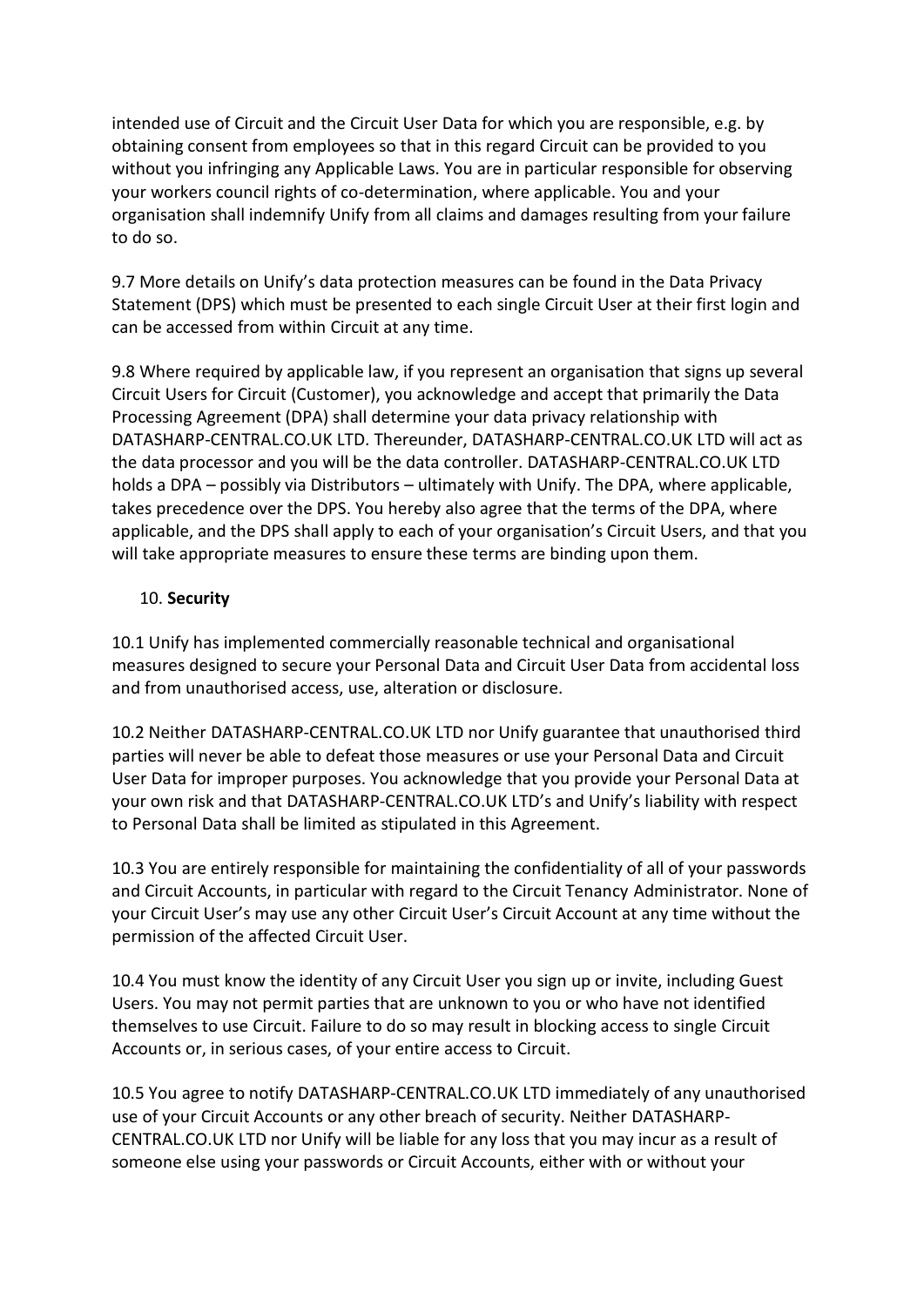knowledge. You acknowledge and agree that in such an event you could in turn be held liable for losses incurred by Unify, DATASHARP-CENTRAL.CO.UK LTD or another party due to someone else using your Circuit Accounts or passwords.

# 11. **Local availability may be limited**

Circuit may not be available in, or accessible from, all countries or for use in a particular location. You are responsible for following the Applicable Laws in your jurisdiction, state or country and must not use Circuit, if such use would result in a breach of Applicable Law. Unify reserves the right to modify or disable features and functionalities of Circuit and/or any related services, if required to comply with local Applicable Laws. In some cases, some of your Circuit Users may need to use a separate instance of Circuit. Unify has the right to block access to Circuit from certain countries or jurisdictions. Such limitation or modification or disablement does not entitle you to prematurely terminate the Agreement.

Please contact DATASHARP-CENTRAL.CO.UK LTD, for the latest list of countries in which Circuit is available, and to learn about any functional variations applicable in certain countries or jurisdictions.

# 12. **License, Copyright and Ownership of Circuit**

12.1 Subject to the terms of the Agreement, DATASHARP-CENTRAL.CO.UK LTD grants you, effective upon confirmation of acceptance of your subscription application, and then for each version of Circuit that is made available to you under the Agreement, a worldwide, revocable (pursuant to any termination of the Agreement), non-exclusive, royalty-free and non-transferable right under our Intellectual Property Rights to access and use Circuit from any technically compatible device that is controlled by your organisation, within the scope described in this Agreement and the Documentation.

12.2 Save for this right to access and use Circuit, all title to and all Intellectual Property Rights in Circuit, including but not limited to all modifications thereto, be they based on Feedback or not, shall remain exclusive property of Unify and shall not be used in any way other than as described in this Agreement or the Documentation. You acknowledge that Circuit and all Intellectual Property Rights with respect thereto are and will at all times be property of Unify, even if suggestions made by you, e.g. as part of Feedback, are incorporated into subsequent versions of Circuit.

12.3 You do not have any rights to disclose, sublicense, or otherwise transfer access to Circuit or any software that may be made available to you for download as part of your subscription to Circuit, or the related documentation, or other of Unify's proprietary information. You may not sub-rent or sublease Circuit to any third party, including any of your Affiliates, unless explicitly agreed in writing with DATASHARP-CENTRAL.CO.UK LTD. You may not reverse engineer, reproduce, de-compile or disassemble Circuit, except to the extent expressly permitted by Applicable Law. You agree not to claim or assert title to or ownership of Circuit.

# 13. **Intentionally left blank**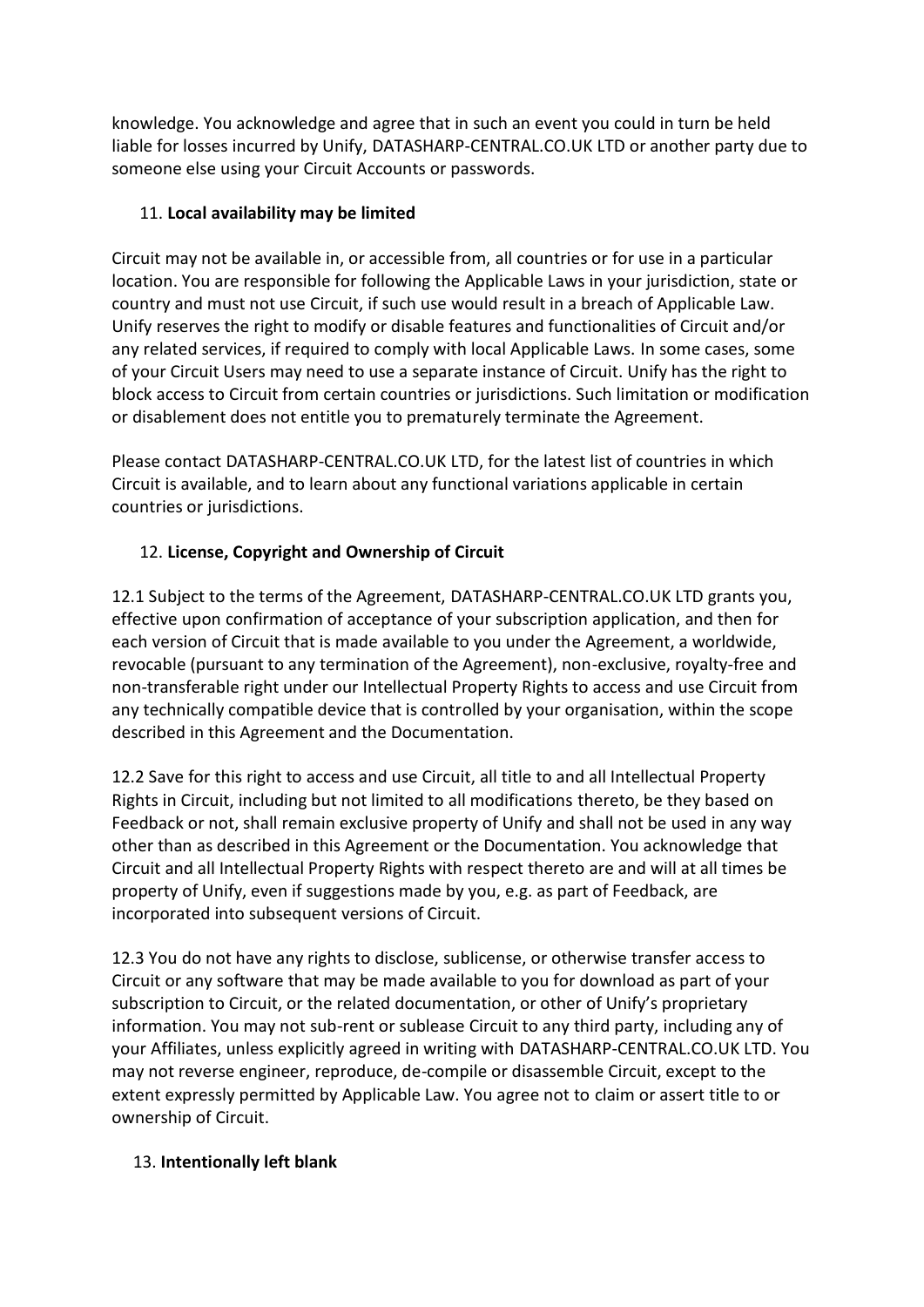#### 14. **Downloadable Software**

14.1 In order to use some features of Circuit, or to use Circuit on some devices, you may have to download and install software, e.g. an app for a smartphone or tablet, or a plugin. Such software is licensed to you under the terms of the Agreement and, in addition, the terms of our End User Agreement (EULA) apply, which is posted on the Circuit portal on DATASHARP-CENTRAL.CO.UK LTD's website. In some cases, the software may contain thirdparty software components, e.g. commercial components, Freeware or Open Source Software, which may be subject to additional Third Party EULAs or Open Source Licenses, respectively. Such separate licensing terms shall prevail over the EULA. A copy of the EULA and the separate licensing terms, if any, may be obtained from DATASHARP-CENTRAL.CO.UK LTD prior to entering the Agreement.

14.2 The EULA and any separate licensing terms will be shown during the installation process or are included in the Documentation. Any installation of the software is subject to your acceptance of those license terms. If you do not want to accept them, you may not use the downloadable software.

14.3 The software shall only be delivered and licensed in object code form i.e. executable, machine readable form. There is no claim to delivery of the source code. Insofar as the terms of Open Source Licenses provide for the provision of source code, Unify may elect to make the source code available (a) by including it in the software delivery or (b) upon your request, send separate media in return for reimbursement of expenses, or (c) through Unify's website. Option (b) shall always be available, and covers the relevant Open Source Software used in the current version Circuit and all preceding versions, going back to at least three (3) years.

14.4 You may copy such downloadable software for backup or archival purposes, or as part of using Circuit, but for no other purpose. You may not remove or alter any copyright or proprietary notice. You may not reverse engineer, decompile or disassemble the software save where explicitly permitted by law or by applicable Open Source Licenses. Distribution within your business or organisation by other means than Circuit (e.g. internal software distribution system) is permitted only to the extent that downloadable software is distributed solely to and for the use of your Circuit Users.

#### 15. **Warranties**

15.1 Circuit is provided in a professional manner, but DATASHARP-CENTRAL.CO.UK LTD does not warrant that your use of Circuit will always be uninterrupted or error free. The quality and manner of the provision of Circuit is described in more detail in the Service Level Agreement (SLA) in this document.

For trial uses and FREE service packages, see section 24.

15.2 If there is a Defect in Circuit, DATASHARP-CENTRAL.CO.UK LTD will work with Unify to remedy such Defect at DATASHARP-CENTRAL.CO.UK LTD's own cost and expense, provided that you notify DATASHARP-CENTRAL.CO.UK LTD of such Defect at least in text form without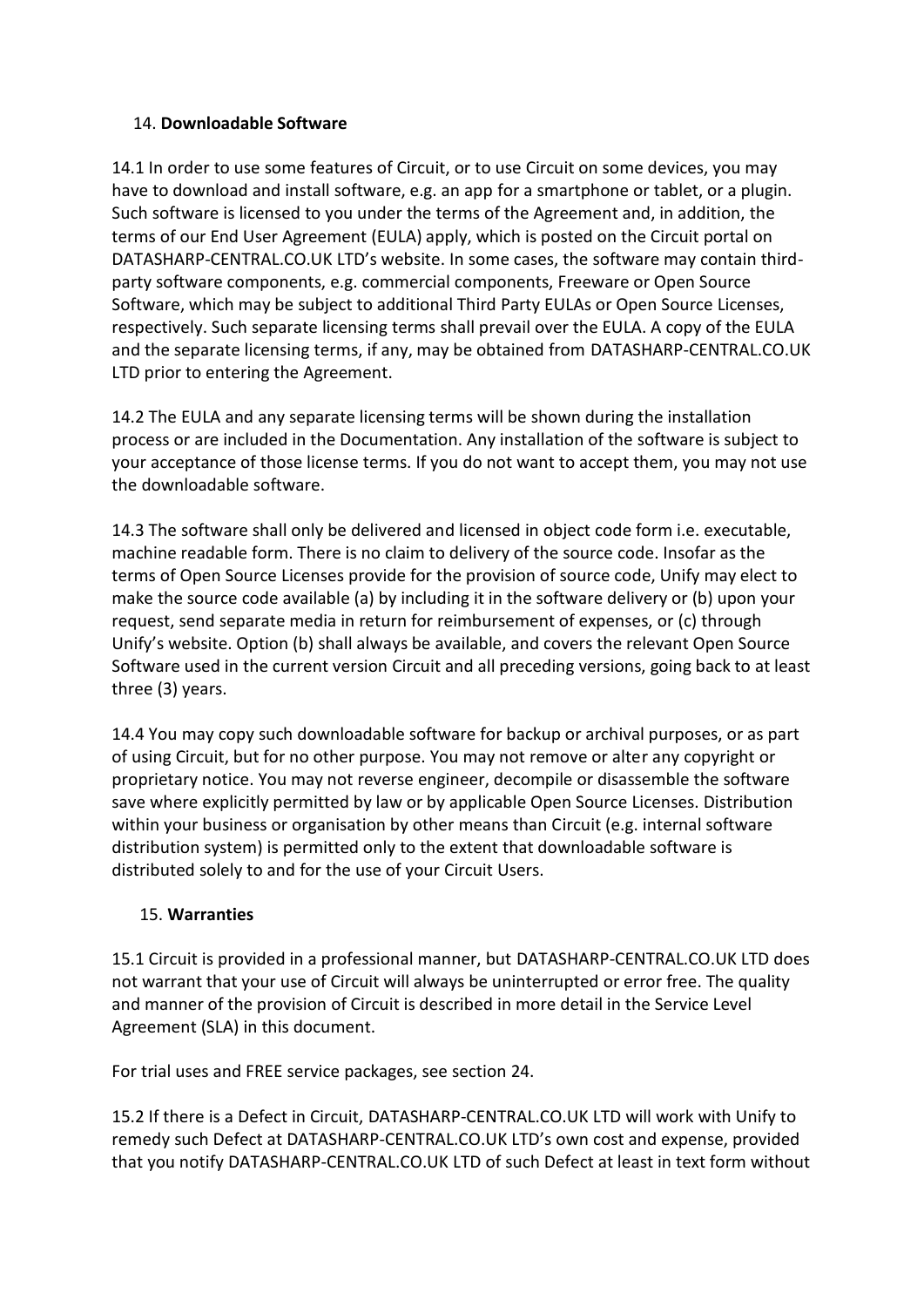undue delay and in any case not later than five (5) Business Days from your knowledge of the Defect.

15.3 You will render reasonable assistance free of charge, in particular by a prompt implementation of any work-around solution or the sending of logs. You bear the reasonable costs of an improper assertion of a Defect, in particular if it turns out that Circuit is actually not defective or if Unify is not responsible for the Defect, provided you could have avoided the improper assertion by applying reasonable care when examining the Defect.

15.4 DATASHARP-CENTRAL.CO.UK LTD and Unify will decide, at their sole discretion, how and when the Defect will be fixed and whether a workaround will be provided or a correction release of Circuit will be effected.

15.5 With respect to Defects that are within DATASHARP-CENTRAL.CO.UK LTD's area of responsibility, your sole remedy is to claim a Service Level Credit to the extent set forth in the Service Level Agreement (SLA), for eligible subscription plans. If the Defect is not remedied and materially impairs your use of Circuit in accordance with the Agreement on an ongoing basis, you may terminate the Agreement without regard to the minimum term requirement. In this case, prepaid Fees (if any) shall be refunded to you on a pro rata basis i.e. from the time your termination becomes effective.

15.6 Unify and DATASHARP-CENTRAL.CO.UK LTD shall be exempt from obligations set forth in this Agreement and may be entitled to an extension of time and a claim for additional costs, if and to the extent Unify and DATASHARP-CENTRAL.CO.UK LTD are prevented from performing such obligations or are delayed in the performance of such obligations, due to nonfulfillment of your obligations under this Agreement, or in a case of Force Majeure such as (i) damage to or destruction or compulsory purchase of the premises or other property belonging to the affected Party, (ii) fire, explosion, accident, lightning damage, electromagnetic interference; (iii) storm, earthquake,

hurricane, tornado, flood, volcanic eruption or other natural disaster; (iv) war, threat of war, act of terrorism, insurrection, rebellion, riot or other civil unrest; (v) epidemics, pandemics, quarantine restrictions or other public health restrictions or advisories; (vi) strikes or lockouts or other labour interruptions; (vii) disruption to transport services; (viii) sanctions, embargoes or lack of materials, supplies or utilities, breaking off of diplomatic relations; (ix) the failure of any applicable governmental authority to issue any licenses or approvals, or the suspension, termination or revocation of any licenses or approvals, required for the operation of the affected Party's business or the performance of services, or any other circumstance as a result of which performance by the affected party is prevented by law; or (x) in the case of Unify, the occurrence of any of the aforementioned events to its subcontractors or suppliers which result in their delay or failure to perform.

15.7 Nothing in this Agreement shall be construed as a guarantee or warranty unless otherwise expressly provided for herein with the words "guarantee" or "warranty. resp. "Garantie".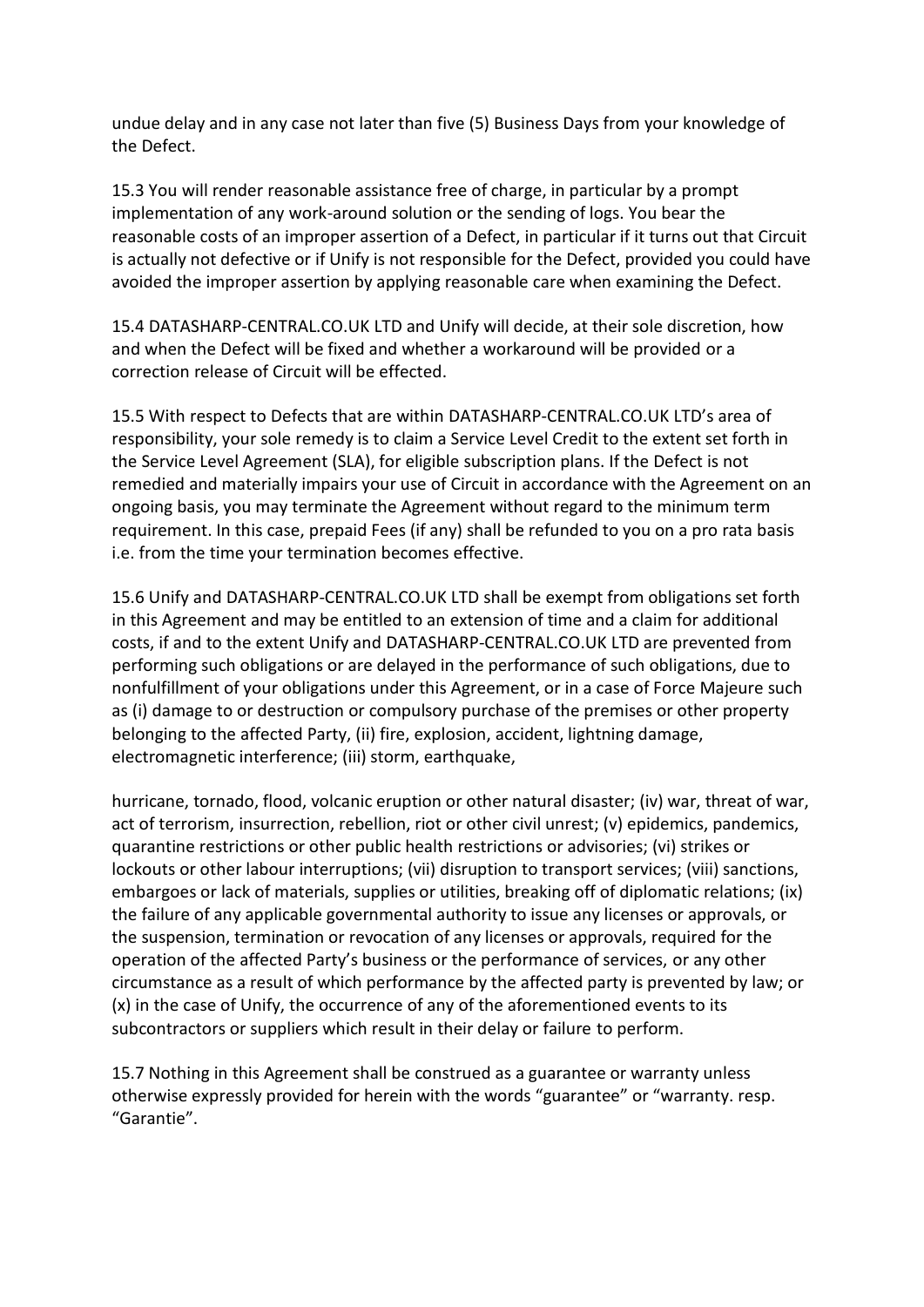15.8 The provisions of this section 15 are exhaustive with respect to claims based on Defects. Circuit is otherwise provided "as is" and as available. Save as explicitly described in the agreement, Unify and DATASHARP-CENTRAL.CO.UK LTD make no warranties, either express, statutory or implied, including without limitation any implied warranties for merchantability fitness for a particular purpose or noninfringement of intellectual property rights. All other rights and remedies shall be excluded. Notwithstanding the above, Unify's and DATASHARP-CENTRAL.CO.UK LTD's statutory liability for intent, bodily damage, fraudulent behaviour, misrepresentation or under applicable product liability law shall not be affected hereby. This also applies to any other liability which cannot, by Applicable Law, be excluded by means of terms and conditions.

## 16. **Intellectual Property Rights Indemnification**

16.1 DATASHARP-CENTRAL.CO.UK LTD will indemnify you against liability resulting from (a) a final judgment in proceedings brought by a third party against you that determines that Circuit infringes such third party's Intellectual Property Rights, or (b) a written settlement reached between you and the third party with respect to the infringement of Intellectual Property Right, provided that Unify or DATASHARP-CENTRAL.CO.UK LTD gave prior written consent to the settlement, including reasonable costs incurred in connection therewith.

16.2 DATASHARP-CENTRAL.CO.UK LTD, in cooperation with Unify, may also, at their sole discretion and cost, procure from such third party the Intellectual Property Rights necessary to continue to provide Circuit to you ; or modify or replace the respective part of Circuit with substantially similar functionality in order to avoid the infringement. If DATASHARP-CENTRAL.CO.UK LTD fails to provide these remedies, either Party may terminate the Agreement without regard to any minimum term and DATASHARP-CENTRAL.CO.UK LTD will refund you any remaining prepaid Fees.

16.3 You will not acknowledge any alleged infringement. In the event you elect to cease using the affected part of Circuit, or Circuit altogether, to minimise the expected damages or for other good reasons, you will inform the third party that the cessation of use does not imply any acknowledgment of the alleged infringement.

16.4 DATASHARP-CENTRAL.CO.UK LTD's obligation to indemnify you is subject to you (a) notifying DATASHARP-CENTRAL.CO.UK LTD in writing as soon as reasonably possible of any suspected or alleged infringement, (b) not making any admission which is or may be prejudicial to DATASHARP-CENTRAL.CO.UK LTD without DATASHARP-CENTRAL.CO.UK LTD's prior written consent; (c) giving DATASHARP-CENTRAL.CO.UK LTD the right to defend against the allegation, including the negotiation of a settlement prior ; (d) providing DATASHARP-CENTRAL.CO.UK LTD with reasonable assistance in defending against the alleged infringement; and (e) permitting DATASHARP-CENTRAL.CO.UK LTD to provide the remedies set forth in section 16.2.

16.5 DATASHARP-CENTRAL.CO.UK LTD's obligation to indemnify you shall be excluded to the extent that the alleged infringement is attributable to you and in particular if it is due to (a) misuse or any use of Circuit in a manner not authorised by or contrary to DATASHARP-CENTRAL.CO.UK LTD's instructions or for a purpose not reasonably contemplated by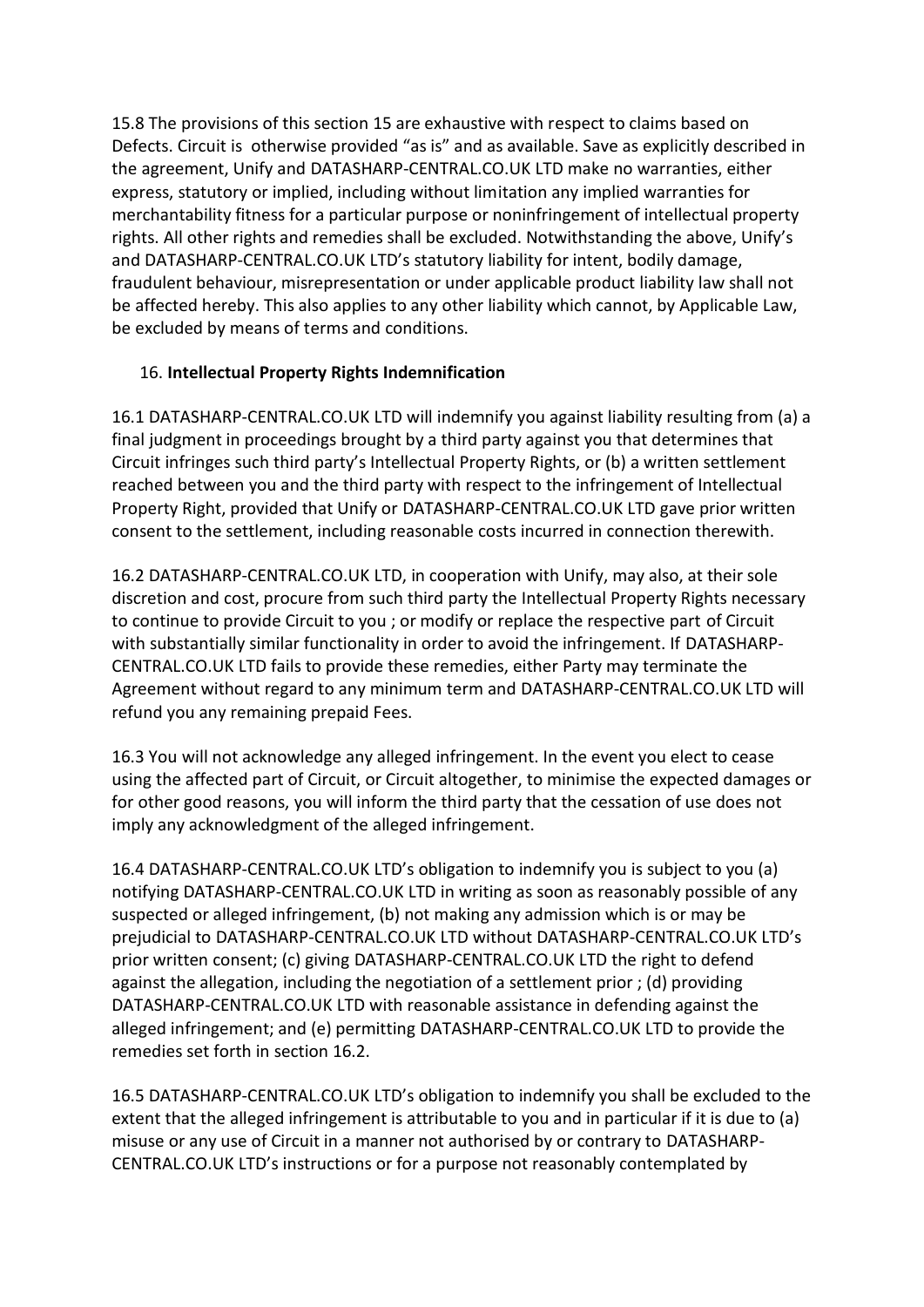DATASHARP-CENTRAL.CO.UK LTD; (b) the use of any component of Circuit in combination with any hardware equipment, system environment or third-party applications not specifically approved by DATASHARP-CENTRAL.CO.UK LTD; (c) with respect to downloadable software and without limitation to your rights under Open Source Licenses, a modification thereof that was done without DATASHARP-CENTRAL.CO.UK LTD's prior written consent; (d) use of Circuit outside the scope of the rights of use granted to you under the Agreement; (e) with respect to downloadable software, your failure to use corrections provided or recommended by DATASHARP-CENTRAL.CO.UK LTD, including generally available corrections and security fixes for the underlying hardware equipment, third party software or system environment; (f) any claims relating to a Standard; or  $(g)$  in any event where Unify or DATASHARP-CENTRAL.CO.UK LTD followed a design or instruction furnished or given by you.

16.6 You shall defend and indemnify DATASHARP-CENTRAL.CO.UK LTD against any losses, costs, expenses, demands or liabilities arising out of a claim by a third party alleging any infringement if (a) the claim arises from an event specified in section 16.5; (b) the ability of DATASHARP-CENTRAL.CO.UK LTD to defend against the alleged claim has been prejudiced by your failure to comply with any requirements of section 16.4; or (c) the claim arises from the use of the Customer Network.

16.7 The provisions of this section 16 are exhaustive with respect to claims related to an alleged or actual infringement of third-party Intellectual Property Rights, unless Unify acted with intent or fraudulently. All other rights and remedies shall be excluded.

#### 17. **Liability**

17.1 Subject to the provisions of this section 17, DATASHARP-CENTRAL.CO.UK LTD's liability whether by way of indemnity or otherwise for each event or connected series of events arising out of or in connection with the Agreement shall be limited to the lesser of (i) twenty five percent (25%) of the Agreement Value or (ii) one hundred thousand Euro (EUR 100.000). DATASHARP-CENTRAL.CO.UK LTD's aggregate liability under the Agreement shall be limited to an amount equal to fifty percent (50%) of the Agreement Value.

17.2 DATASHARP-CENTRAL.CO.UK LTD is not liable for loss of profit, indirect damages, consequential damages, including loss of business, loss of contracts, interruption of business, expenditures incurred and rendered unnecessary, loss or corruption of Circuit User Data, or, without limitation to section 16, claims raised by a third party against you.

Where the Agreement is governed by federal or state law in the United States of America, the exclusion of liability set forth in the paragraph above will apply regardless of the form of action, whether in contract, tort, strict product liability, or otherwise, even if DATASHARP-CENTRAL.CO.UK LTD is advised in advance of the possibility of the damages in question and even if such damages were foreseeable, and even of your remedies fail of their essential purpose.

17.3 The liability of DATASHARP-CENTRAL.CO.UK LTD for loss or corruption of Circuit User Data shall be limited to the time and cost for restoring the data from the regular, general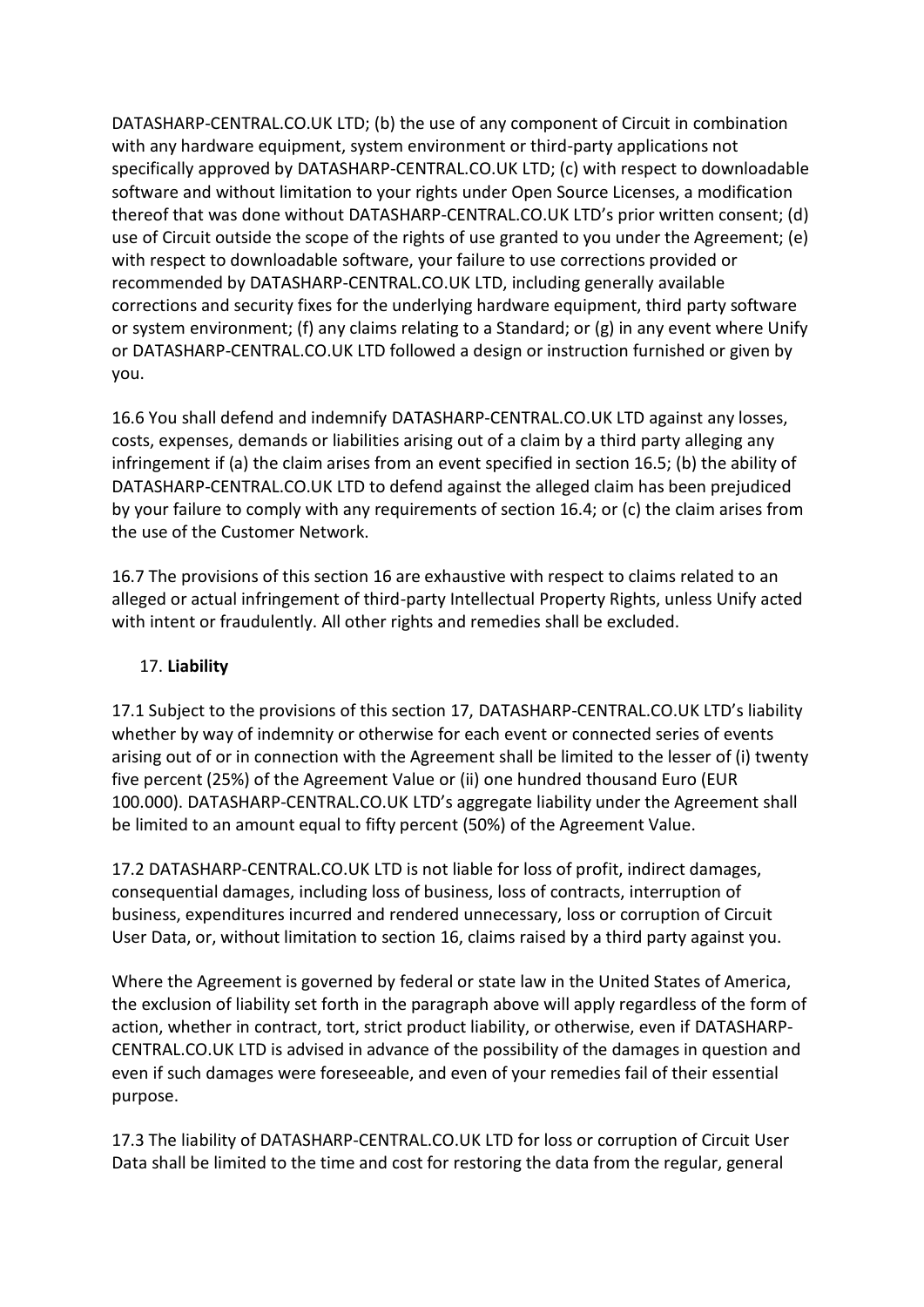backups of the Circuit platform Unify makes as part of Unify's normal operations. It is otherwise your obligation to ensure that important Circuit User Data is not stored on Circuit alone, and to provide for backups or copies of such Circuit User Data on a regular basis. You will not use Circuit as your sole means of storing such important data.

17.4 Nothing in the Agreement shall be construed to limit either Party's liability for fraud or fraudulent misrepresentation, intentional acts or omissions, gross negligence as well as liability under a guarantee, or any mandatory Applicable Laws, e.g. the German Product Liability Act.

17.5 Unless specified otherwise in your applicable service package, your claim to service level credits as per the Service Level Agreement (SLA) in this document shall become time barred six (6) weeks after the Incident occurred. Claims with respect to Defects shall become time barred twelve (12) months from their respective accrual. All other claims that you may be entitled to shall become time barred six (6) months from date on which you became aware or should have become aware of the respective claim, but no later than twelve (12) months from their respective accrual. Any claims based on intent shall not be affected thereby.

## 18. **Term and Termination**

18.1 If you submit your registration for the Circuit subscription, the Agreement becomes effective on the date your registration is accepted, as indicated through the confirmatory email which will be sent to you, or through the confirmation by DATASHARP-CENTRAL.CO.UK LTD. If you obtain Circuit "offline", e.g. from one of DATASHARP-CENTRAL.CO.UK LTD's sales representatives, the Agreement becomes effective on the date it is signed by you and DATASHARP-CENTRAL.CO.UK LTD or on the individually agreed date (each the "Effective Date").

18.2 The minimum term of a paid-for subscription is twelve (12) months from the Effective Date. Thereafter, the term shall renew automatically for consecutive twelve (12) month periods until the Agreement is terminated with a notice period of three (3) months to the end of the minimum term or any extension term. A different minimum term may apply, depending on special offers.

18.3 Nothing in this Agreement shall be construed to limit the right of you or DATASHARP-CENTRAL.CO.UK LTD to terminate for good cause in accordance with Applicable Laws.

#### 18.4 Intentionally left blank

18.5 Without liability to you, each and any Circuit User who does not comply with the terms of this Agreement, the Acceptable Use Policy (AUP) or the Support Forum Rules (SFR) for Circuit, which are posted on the Circuit portal on DATASHARP-CENTRAL.CO.UK LTD's website, may be suspended, provided the dispute resolution procedure was not successful. Your Circuit Tenancy may also be suspended in its entirety or in parts without notice and without giving prior notice, if (a) it is reasonably determined that you have grossly violated this Agreement or (b) Unify or DATASHARP-CENTRAL.CO.UK LTD are ordered to do so by a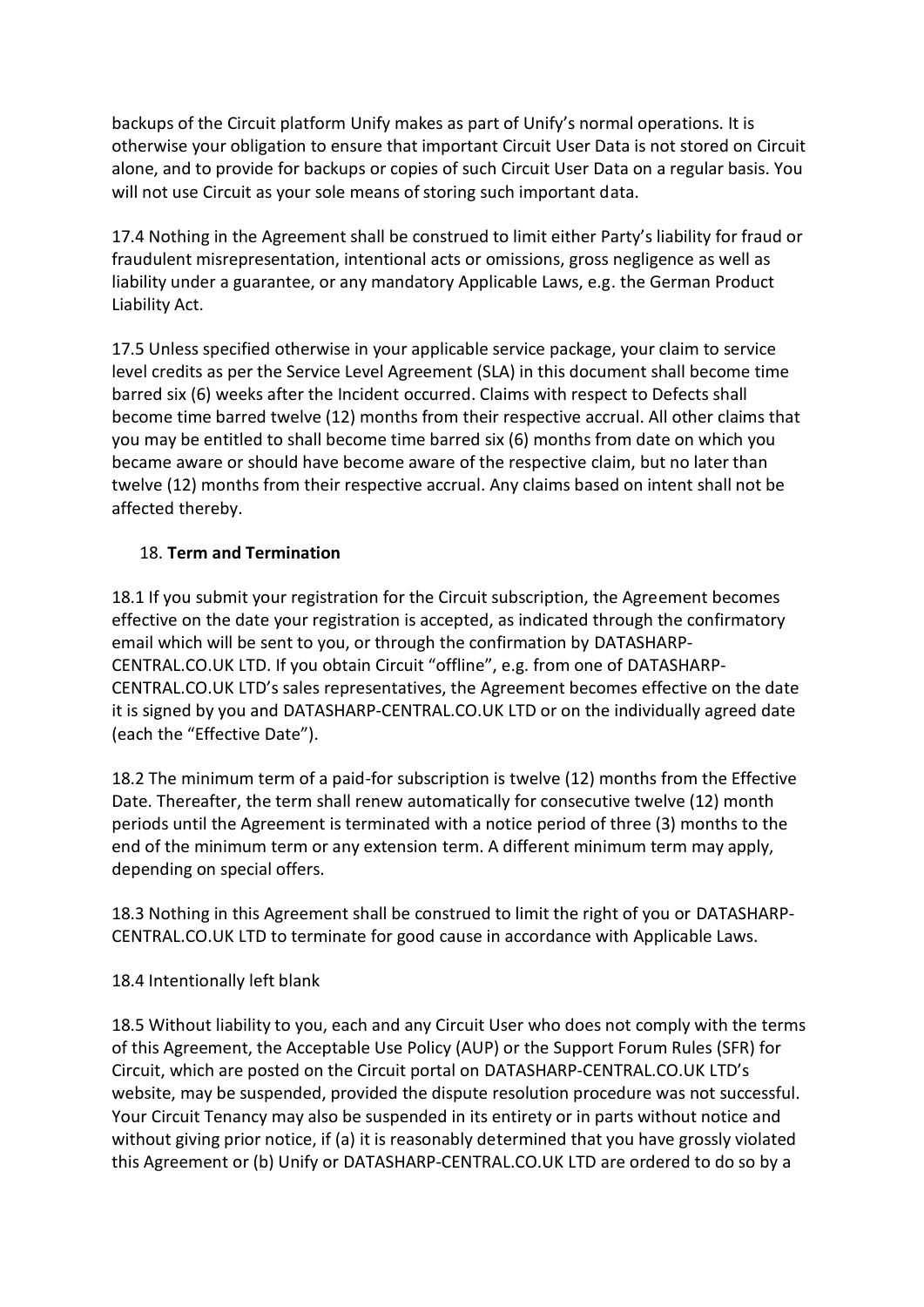court or authority in any country. Upon such suspension, access to all of your Circuit Users and Circuit User Data may be deactivated or barred, without refund or compensation.

18.6 Upon receipt of the termination notice, you will be provided with a facility from which you can download your Circuit User's Circuit User Data prior to the expiry of the Agreement, unless prohibited by Applicable Laws. In general, the download facility will be made available for up to thirty (30) days from expiry of the Agreement. Upon expiry of that period, all of your Circuit User Accounts will be completely removed together with all Circuit User Data that such Circuit Users may have (still) stored in Circuit. Upon the termination becoming effective, you will erase or otherwise destroy all copies of the downloadable software, including apps or plugins that you may have obtained through your subscription

to Circuit. With the exception of the download facility, you will also cease to use any part of Circuit even if it should still be available to you.

In the event Unify terminated the Agreement for good cause attributable to you, Unify may make access to the download facility dependent on the payment of all outstanding fees, and prepayment of the fees for the relevant time during which the download facility is to be provided.

18.7 Notwithstanding any minimum term commitment, the Agreement may be terminated by DATASHARP-CENTRAL.CO.UK LTD at any time with effect to the end of a calendar month, giving at least one (1) year advance notice, if Unify declares Circuit to be end-of-life.

#### 19. **Changes to Circuit and the Agreement**

19.1 Unify may, at any time and at its sole discretion, further develop and expand Circuit and may replace or update or extend certain functionalities of Circuit by functionally equivalent functions. Unify or DATASHARP-CENTRAL.CO.UK LTD may select and/or modify at their sole discretion the equipment, hardware, software including utilities and tools, telecommunications equipment and terminals, IT systems and other items including the associated documentation (e.g. operating instructions, application guides and specifications) and the configuration used to provide Circuit to you, provided that this does not materially impair the provision of Circuit to you.

Where feasible, DATASHARP-CENTRAL.CO.UK LTD will announce possible changes in Circuit that affect the system requirements, adequately in advance.

19.2 At any time, the terms of this Agreement and the other terms and conditions referenced by it may be changed, or functionality be added or removed or other changes be implemented that require changes on your side, such as a change of your browser, microphone settings or the exporting of data. In this case, DATASHARP-CENTRAL.CO.UK LTD will provide you with thirty (30) days notice by sending an email to the Customer Contact, and, at their discretion, also in other suitable forms. If you do nothing and continue to use Circuit after the change

becomes effective, you are deemed to have accepted the changed terms. If you do not want to accept the changed terms, you may terminate your subscription to Circuit with effect as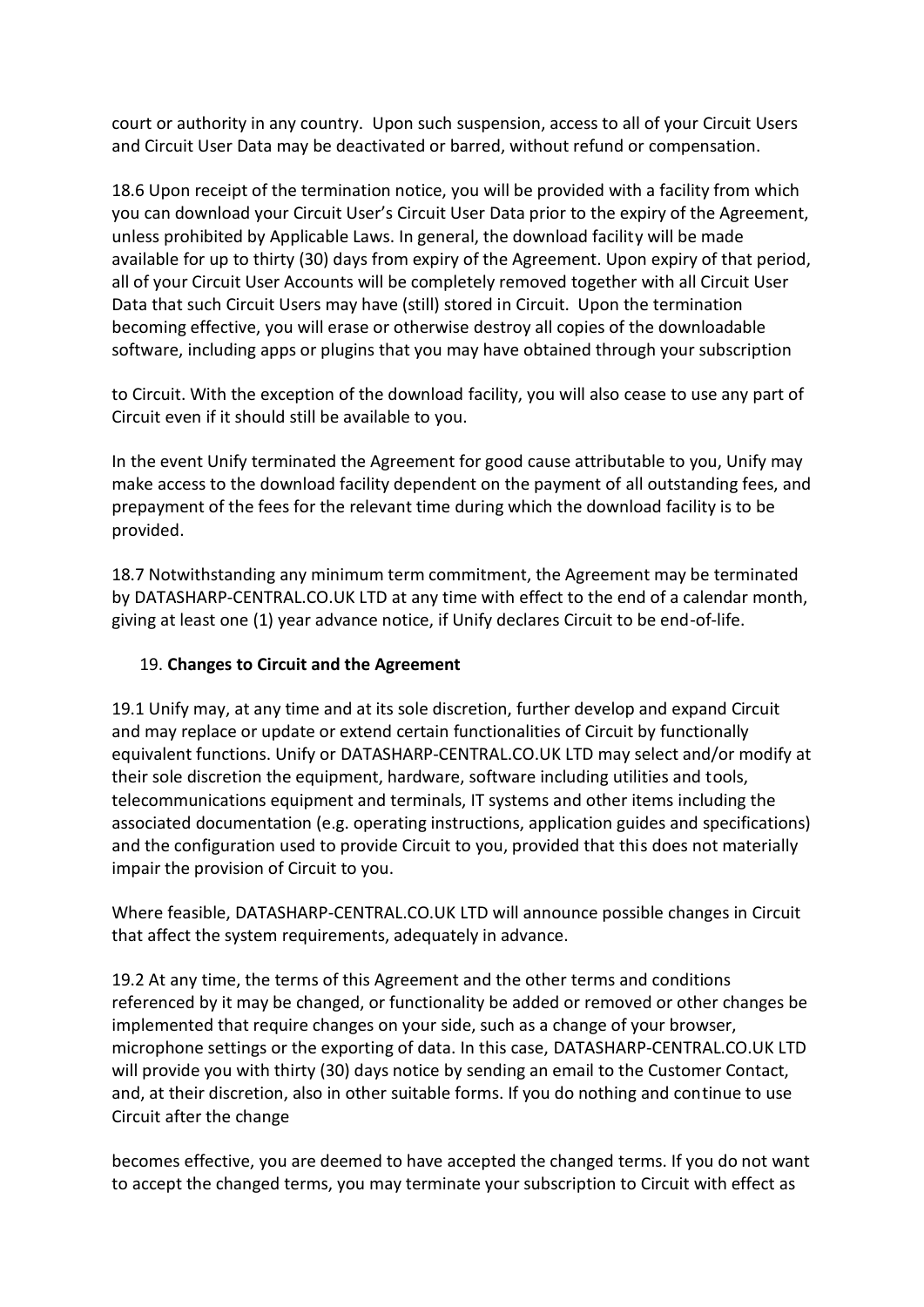of the date the change to the terms of the Agreement becomes effective. In this case, you must send DATASHARP-CENTRAL.CO.UK LTD a notice.

If a change has to be implemented because there is a requirement under Applicable Laws which cannot be reasonably and in a legally compliant manner be avoided or circumvented, DATASHARP-CENTRAL.CO.UK LTD will still inform you of the changes, but you do not have a right to terminate.

19.3 Intentionally left blank

## 20. **Intentionally left blank**

## 21. **Subcontractors**

You understand that Unify and DATASHARP-CENTRAL.CO.UK LTD may, at their sole discretion, use subcontractors and third-party suppliers for the performance of any obligations under the Agreement. Obligations under section 10 shall not be limited thereby.

## 22. **Export Control Regulations**

22.1 Any obligations of Unify or DATASHARP-CENTRAL.CO.UK LTD under the Agreement are subject to the proviso that fulfillment is not restricted by any impediments arising out of the Applicable Export Control Laws. You, the Customer, represent that you are not a citizen of an embargoed country or a prohibited end user under Applicable Export Control Laws.

22.2 If you transfer Goods (for the purpose of this section, the term "Goods" refers to hardware and/or software and/or technology as well as corresponding documentation that is made available to you in any form, regardless of the mode of provision and explicitly including software that is made available in SaaS form, including Circuit) delivered by DATASHARP-CENTRAL.CO.UK LTD, or works or services (including all kinds of technical support) performed by DATASHARP-CENTRAL.CO.UK LTD, to a third party, or if you re-export such Goods, works or services, you must comply with the Applicable Export Control Laws.

22.3 Prior to any transfer or export/re-export of Goods, works or services, you must in particular check and ensure by taking appropriate and verified contractual, technical and organisational measures that

- 1. a) there will be no infringement of an embargo imposed by the Federal Republic of Germany and/or the European Union and/or the United States of America and/ or the United Nations by such transfer or export, by brokering of agreements concerning those Goods, works or services or by provision of other economic resources in connection with those Goods, works or services, also considering the limitations of domestic business and prohibitions of by-passing those embargos;
- 2. b) such Goods, works and services are not intended for use in connection with armaments, nuclear technology or weapons, if and to the extent such use is subject to prohibition or authorisation, unless you have obtained the required authorisation;
- 3. c) you are at all times in compliance with the regulations of all applicable "Sanctioned Party Lists" or "Denied Persons Lists" or similar lists of the Federal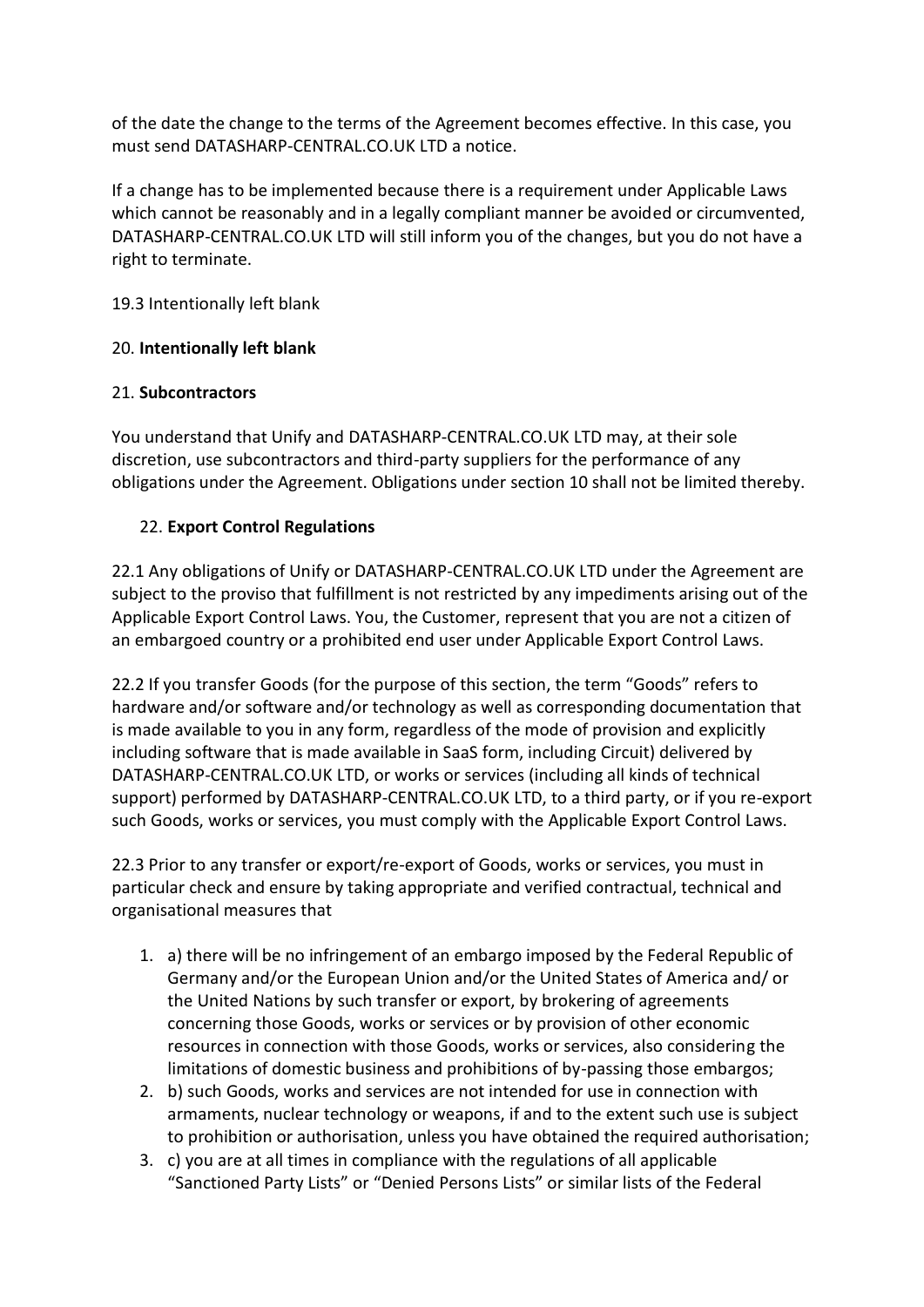Republic of Germany, the European Union and the United States of America concerning the trading with entities, persons and organisations listed therein.

22.4 If so required to enable a competent export control or customs authority or Unify or DATASHARP-CENTRAL.CO.UK LTD to conduct export control or customs checks, you will, upon Unify's, DATASHARP-CENTRAL.CO.UK LTD's or such authority' request, promptly provide Unify, DATASHARP-CENTRAL.CO.UK LTD and the authority with all relevant information pertaining to the particular end-user or end-customer (e.g. the Circuit Users), the particular destination and the particular intended use of the Goods, works and services provided by Unify, as well as any export control restrictions required by Applicable Export Control Laws.

22.5 You will indemnify and hold harmless Unify and DATASHARP-CENTRAL.CO.UK LTD from and against any claim, proceeding, action, fine, loss, cost and damages arising out of or relating to any non-compliance of Customer with this section 22 and any breach of Applicable Export Control Laws, and you will compensate Unify and DATASHARP-CENTRAL.CO.UK LTD for all losses and expenses resulting thereof.

## 23. **Special Provisions for FREE subscriptions and TRIALS**

23.1 The terms of this section apply to FREE service package and TRIAL subscriptions only, and take precedence over any other term of the Agreement with respect to FREE service package or TRIAL subscriptions only. Please read carefully, as these subscriptions are subject to certain limitations not applicable to a paid-for subscription.

23.2 Under a subscription to the FREE service package for Circuit, Circuit will be provided to you without charge. The FREE service package is subject to certain technical and functional limitations, as described in the Product and Service Description (PSD), which is posted on the Circuit portal on DATASHARP-CENTRAL.CO.UK LTD's website. You are under no obligation to purchase a paid-for subscription, and we are under no obligation to offer you a paid-for subscription.

23.3 You may upgrade from a FREE service package subscription to a paid-for subscription at any time.

23.4 DATASHARP-CENTRAL.CO.UK LTD will not charge you for the FREE or TRIAL service package, and in turn you will not charge Unify or DATASHARP-CENTRAL.CO.UK LTD for anything you do with, or submit to, Circuit, including Feedback. You will bear any and all costs for using of your FREE or TRIAL service package subscription. You bear the risk of, and the cost of, any loss of data, loss of revenue, time and effort caused by your use of a FREE service package subscription.

23.5 There is no specific time limit to the FREE service package subscription, but there is no warranty that subscriptions to the FREE service package will always be available. Unify or DATASHARP-CENTRAL.CO.UK LTD may discontinue to allow, or terminate, FREE service package subscriptions, or alter their service package at any time, giving at least four (4) weeks advance notice. You should not use a FREE Service package subscription or Trial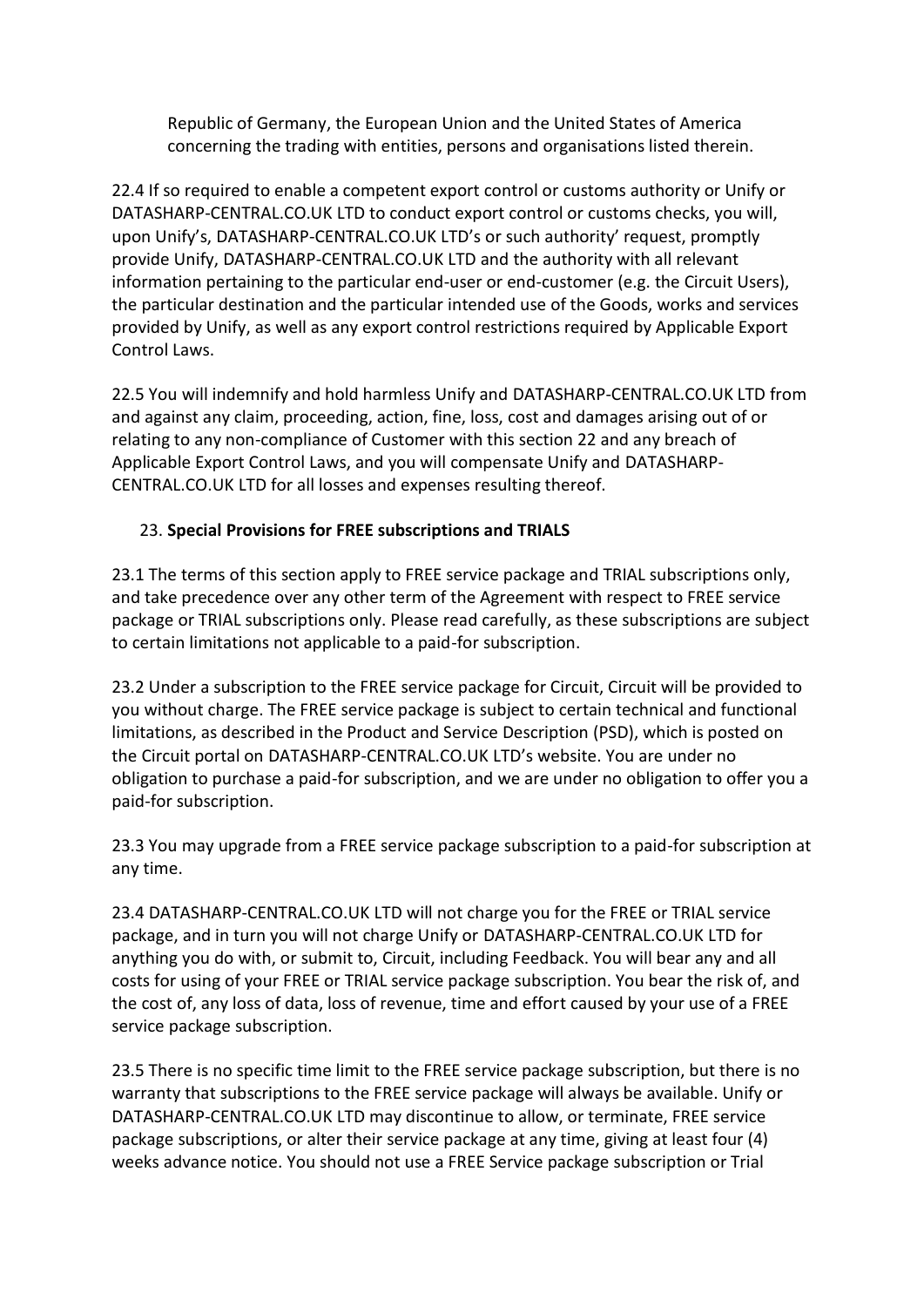subscription (as further described in section 23.8 below) with any data that you cannot afford to lose or with data of which you do not have a separate backup physically stored outside of Circuit, unless you intend to purchase a subscription later. Keep this in mind when entering or creating or receiving data using the FREE service package or a trial subscription.

23.6 Circuit is provided "as is" under the FREE or a trial subscription i.e. reasonable efforts will be used to provide Circuit to you, but service level commitments as per the Service Level Agreement (SLA) in this document do not apply. You understand that Circuit may not be available at all times and that no SLA credits are available to you under these subscriptions. You accept that the availability of Circuit may even be less than the lowest commitment Unify gives to paid-for subscribers.

You understand and accept that you assume all risks of use, quality, and performance with respect to the trial use. DATASHARP-CENTRAL.CO.UK LTD and Unify disclaim any and all warranties with respect to Circuit and the related Documentation, whether express or implied, including specifically implied warranties of merchantability and fitness for a particular purpose. DATASHARP-CENTRAL.CO.UK LTD and Unify disclaim any liability for any problems in or caused by your trial use of Circuit, whether direct, indirect, special, or consequential, including loss of profits.

23.7 DATASHARP-CENTRAL.CO.UK LTD and Unify's liability for the injury of life, body or health, for intent or in the case of mandatory statutory liability, e. g. under the German Product Liability Act, shall remain as per the Applicable Law. Any other claims for damages based on whatever legal reason, in particular loss of profit, data and/or information, consequential harm caused by a Defect, including infringement of duties arising in connection with the contract or tort, shall be excluded. Nothing in this section intends to limit DATASHARP-CENTRAL.CO.UK LTD and Unify's mandatory statutory liability for intent, bodily damage, fraudulent behaviour, misrepresentation or under applicable product liability law. This also applies to any other liability which cannot, by Applicable Law, be excluded.

23.8 A TRIAL subscription may be individually arranged with DATASHARP-CENTRAL.CO.UK LTD. In addition to the

provisions applicable to Free subscriptions above, the following applies to any Free subscription that has been upgraded to a trial subscription:

1. a) You must have a FREE subscription which will then, for the term of the trial, be upgraded to have the advanced functionalities that are usually only available in the paid-for service packages.

b) DATASHARP-CENTRAL.CO.UK LTD does not charge you for the trial, but you understand that the service levels and SLA credits stipulated in the Service Level Agreement (SLA) do not apply.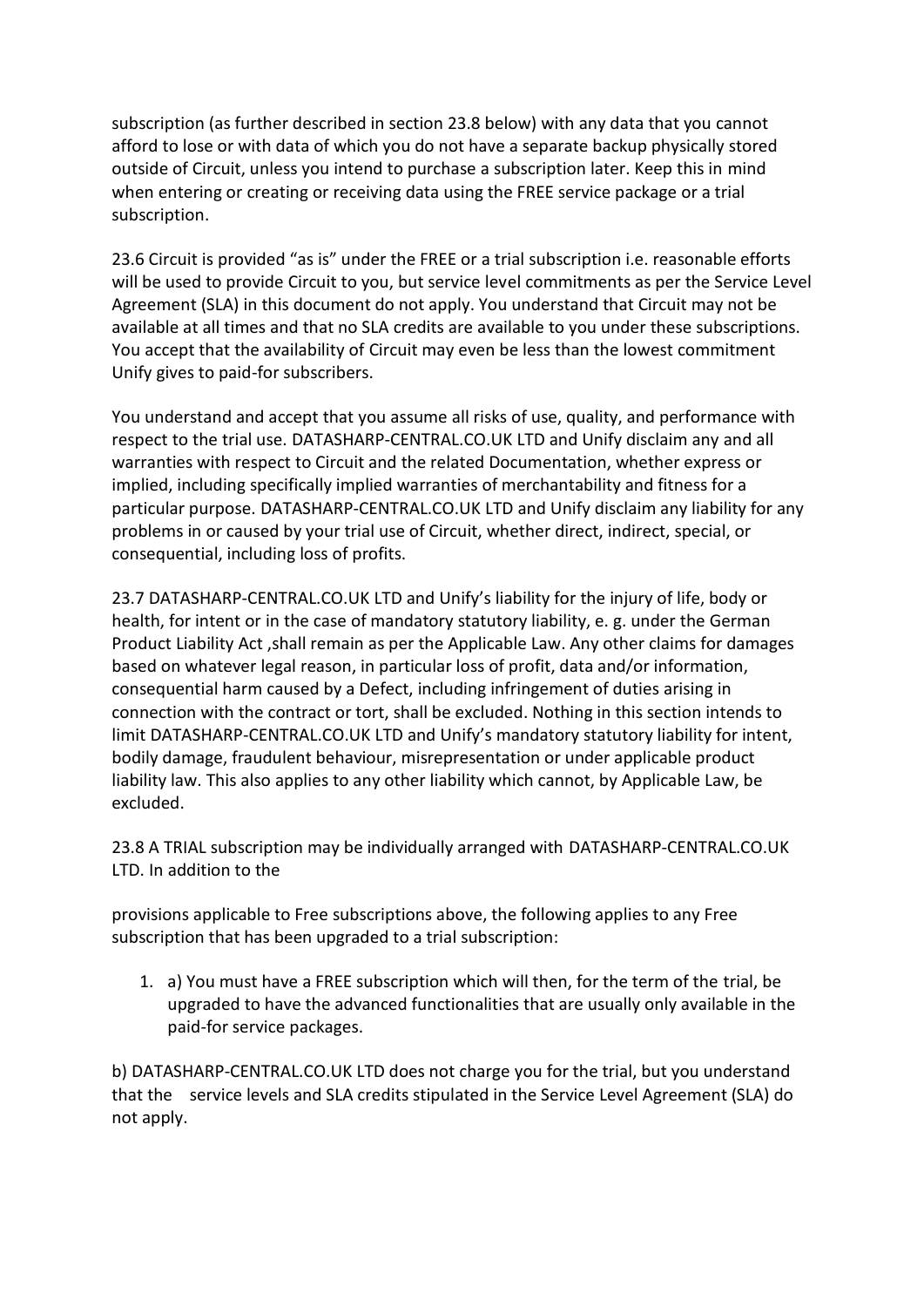- 1. c) Once your trial period nears its end, DATASHARP-CENTRAL.CO.UK LTD may contact you if you would like to purchase a subscription.
- 1. d) In the event you elect to upgrade to a paid-for service package, all of your existing Circuit Users and their Circuit User Data will be migrated and available under the new subscription plan.
- 2. e) In the event you do not want to purchase a subscription, upon expiry of the TRIAL term, your subscription will be terminated. You will not be able to continue the subscription with the FREE service package.
- 3. f) DATASHARP-CENTRAL.CO.UK LTD or Unify may elect to cease offering new TRIALS at any time.
- 4. General Provisions

## 24.1 Proprietary Rights

As to the trademarks, industrial design marks, names or domain names of Unify and of Unify's suppliers (for the purpose of this clause, "Marks"), they retain ownership of all Intellectual Property Rights in all of the Marks associated with or used in or displayed with Circuit. You may not frame or utilise framing techniques to enclose any Marks of Unify or of Unify's suppliers, or other proprietary information (including images, text, page layout, or form) of Unify or Unify's suppliers without Unify's express written consent. You may not use any meta tags or any other "hidden text" utilising Unify's or Unify's supplier's Marks without the respective Mark owner's written consent.

24.2 Intentionally left blank

24.3 Intentionally left blank

24.4 Intentionally left blank

24.5 Intentionally left blank

24.6 Intentionally left blank.

- 24.7 Intentionally left blank
- 24.8 Intentionally left blank
- 24.9 Titles and Headings

The titles and headings of the various sections and paragraphs in the Agreement are intended solely for convenience of reference and are not intended for any other purpose whatsoever or to explain, modify, or place any construction on any of the provisions of the Agreement.

24.10 Intentionally left blank

24.11 Intentionally left blank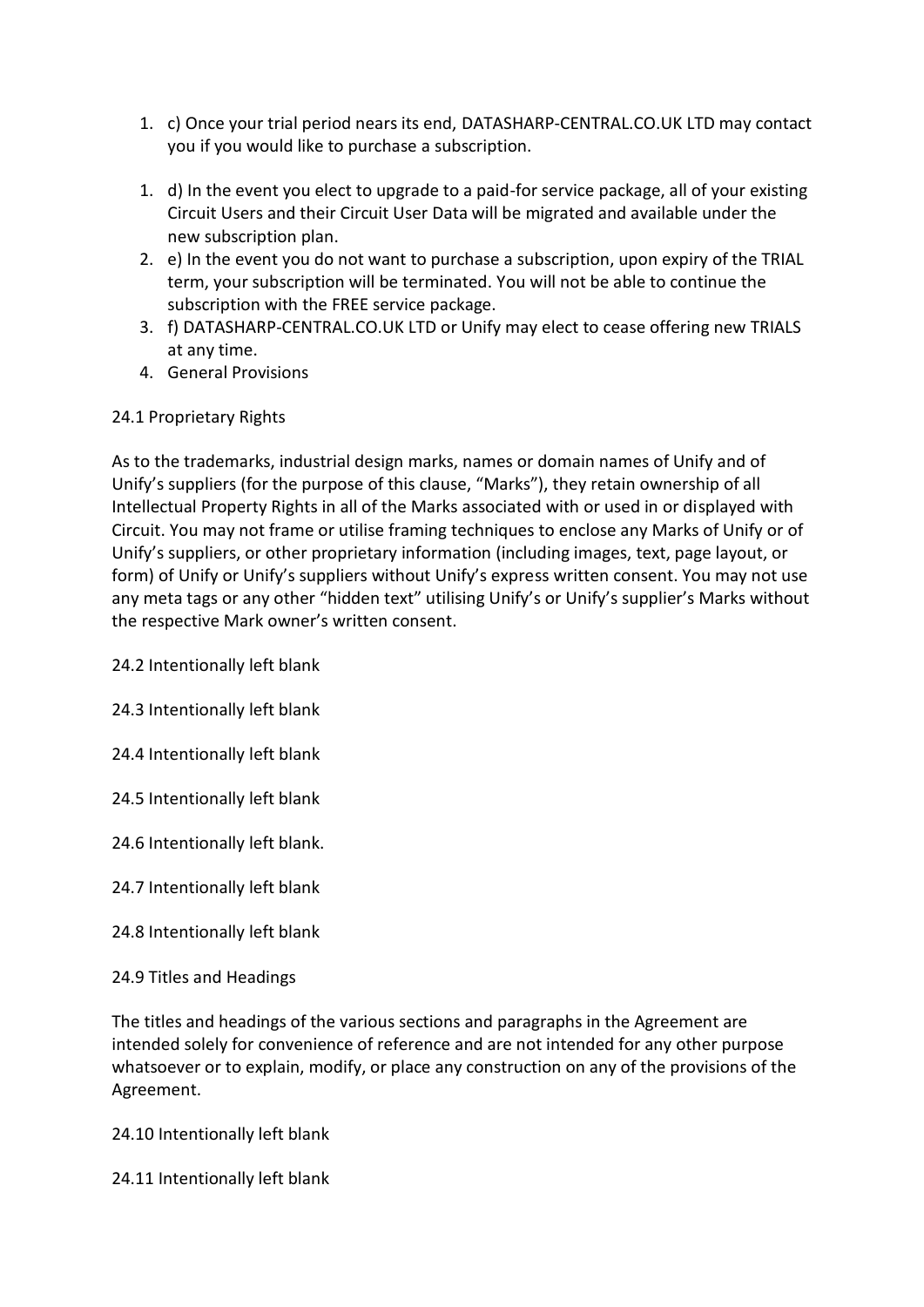## Service Level Agreement (SLA)

Unify Produces the Circuit service and supports Circuit Users with a service level outlined in this Annex and grants credits in case it cannot meet these service levels and certain conditions apply. DATASHARP-CENTRAL.CO.UK LTD is entitled to offer you this SLA including the SLA Credits as part of your Agreement with DATASHARP-CENTRAL.CO.UK LTD. Requests for SLA credits have to be placed with DATASHARP-CENTRAL.CO.UK LTD and DATASHARP-CENTRAL.CO.UK LTD will effectuate the credits. There is no contractual relationship between you and Unify.

## 1. **Definitions**

In addition to the terms defined elsewhere in this document, the following definitions apply:

- 2. "Availability" means the time during which Circuit is available for access and use, subject to the exclusions described in this Service Level Agreement (SLA), in particular section 2.
- 3. "Availability Exceptions" means circumstances which are beyond DATASHARP-CENTRAL.CO.UK LTD or Unify's control and under which Circuit cannot be provided in accordance with Unify's SLA commitments, as outlined below in section 2.1c).
- 4. "Contracted Month" means a full monthly billing cycle during the term of the subscription.
- 5. "Downtime" means the total minutes in a Contracted Month during which the entirety of Circuit Core Service is unavailable. The unavailability of individual service features is not counted as Downtime, unless such unavailability renders the Circuit Core Service unavailable or inaccessible.
- 6. "Resolution" means the measures taken to resolve an Incident. A Resolution can also be a

#### workaround.

- 1. "Response Time" means the time between receipt of a service request by Unify and the time the Circuit User Help Desk (UHD) first responds to that service request, subject to the applicable Service Hours
- 2. "Verified Downtime" means Downtime claimed by the Customer and verified by Unify, as set forth in this Service Level Agreement (SLA).
- 3. Availability of Circuit

# 2.1 General

Unify is obligated to use commercially reasonable efforts to provide Circuit with 99.9% Availability, except for Downtimes within the scope of the following exclusions:

1. a) Scheduled Maintenance

This is Downtime scheduled in advance to install bug-fixes, updates, and to conduct other maintenance work. Scheduled Maintenance will, in general, be done outside times of peak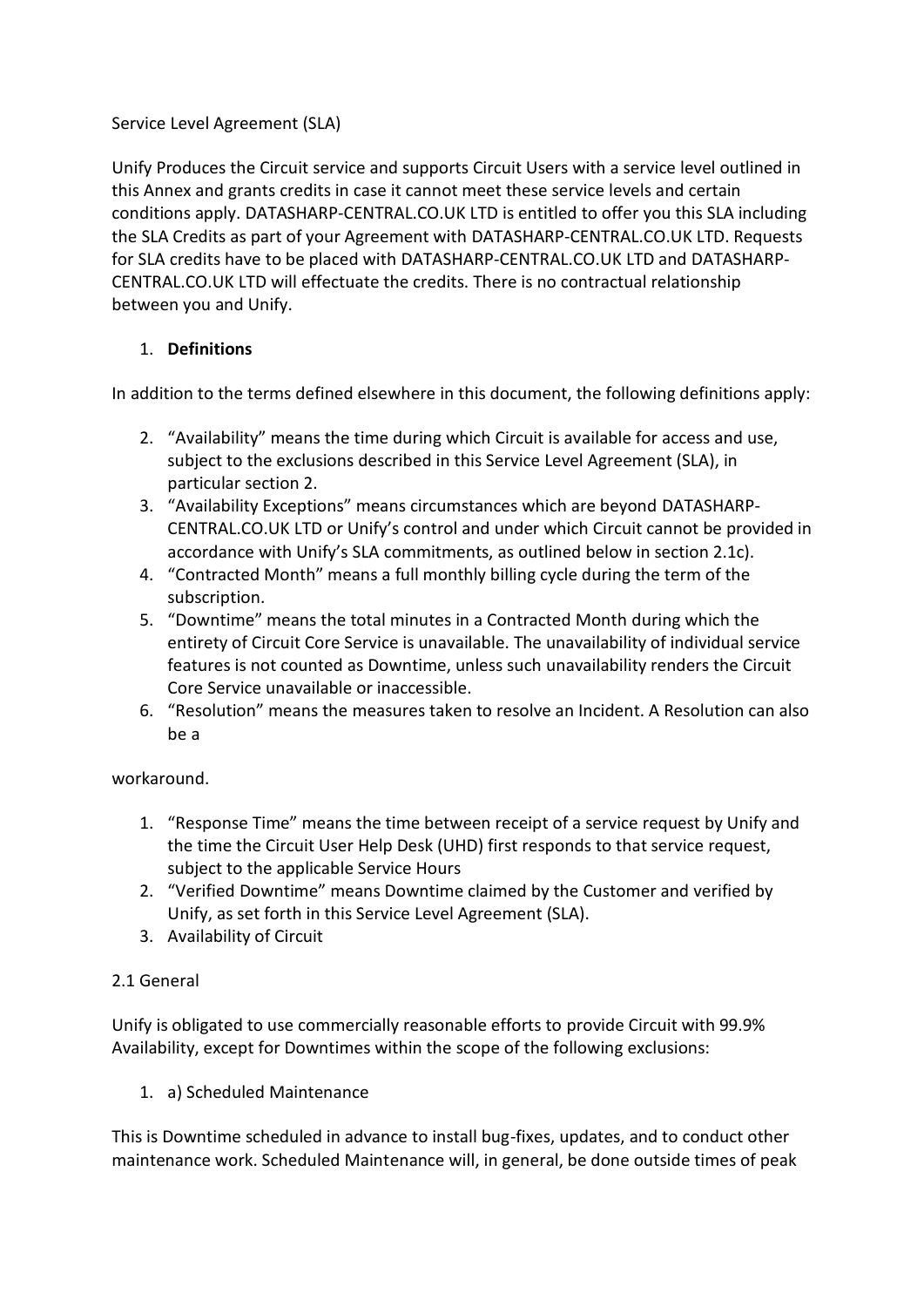use of Circuit. Customers will be notified about Scheduled Maintenance in text form at least two (2) days in advance.

1. b) Emergency Maintenance

In urgent cases, Downtime may be scheduled immediately if it is required to prevent or avoid damages, or to install bug-fixes which cannot be delayed until the next Scheduled Maintenance period, e.g. a security fix for a vulnerability that is considered to be "high". Unify is obligated to attempt to notify the Customer, but a shorter notice period than for Scheduled Maintenance may apply.

## 1. c) Availability Exceptions

These are Downtimes caused by:

- 1. a) Force Majeure Events;
- 2. a) Problems, Incidents and Defects caused by you or your network or equipment.
- 3. a) Despite Unify's or DATASHARP-CENTRAL.CO.UK LTD's advice, you continue to use Circuit in a manner that is dangerous or wrongful, in particular if such use violates the Acceptable Use Policy (AUP) posted on the Circuit portal on DATASHARP-CENTRAL.CO.UK LTD's website.
- 4. a) Any unauthorised action or inaction from your employees, agents, contractors, or vendors with respect to Circuit, or if anyone gains access to Unify's network by using your passwords or equipment without your permission;
- 5. a) Your failure to adhere to any required configurations, platforms, software or hardware;
- 6. a) Your failure to follow any applicable policies for acceptable use, including any uses of Circuit that violate the Acceptable Use Policy (AUP) .
- 7. a) Problems, Incidents and Defects caused by third party software (including any third party services or software such as browsers that you use) or third party hardware (including your network equipment), provided these are not under the control of Unify or were not recommended for Circuit;
- 8. a) Failure of the Internet connection between you and Unify's Point-of-Presence for the data centres providing Circuit;

Also excluded are any downtimes affecting Circuit User accounts that were not subject to a paid-for Service Package at the time of the Incident (including, but not limited to, the FREE service package subscriptions or trial subscriptions for example).

# 2.2 Availability Credits

1. a) In the event Unify fails to meet the availability targets for Circuit for the Contracted Month, you may claim an Availability Credit with DATASHARP-CENTRAL.CO.UK LTD as per the table below.

You must submit your claim to an Availability Credit through DATASHARP-CENTRAL.CO.UK LTD Customer Services no later than ten (10) Business Days after the invoice date. The service request must contain a copy of the invoice and reasonable details on the claimed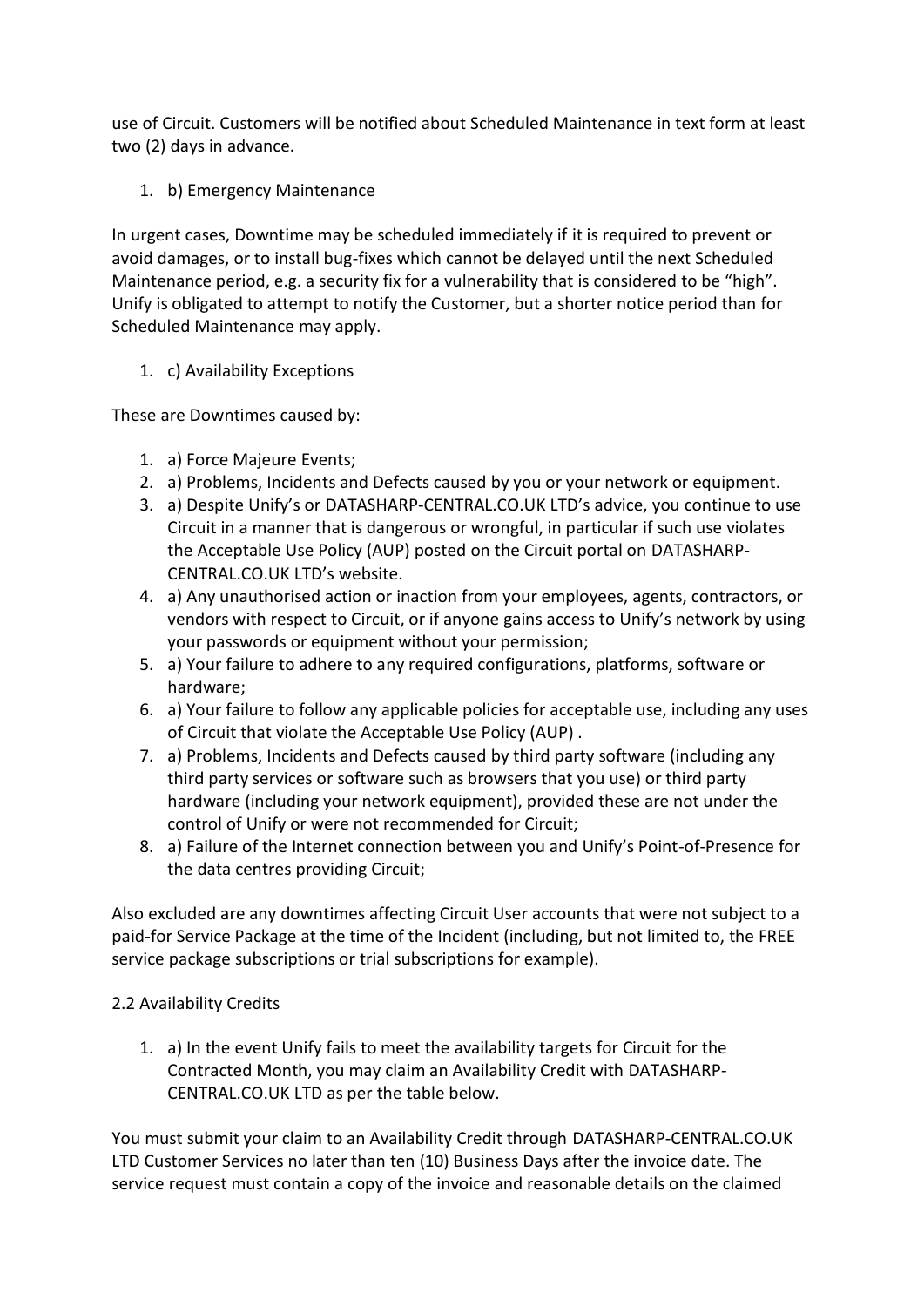downtime and the availability level not met by Unify. DATASHARP-CENTRAL.CO.UK LTD will pass the claim on to Unify. Unify is obligated to verify with reasonable judgement the claimed Downtime and respond to the claim back to DATASHARP-CENTRAL.CO.UK LTD within ten (10) Business Days if the claim could be verified by Unify (Verified Downtime) and which Availability Credit will be applied.

1. b) The following Availability Credits refer to the Service Packages and Package options described in more detail in Product and Service Description (PSD), which is posted in the Circuit portal on the DATASHARP-CENTRAL.CO.UK LTD website, and they will be applied to Achieved Availability Levels:

For Package Options, the SLA credits for "ENTERPRISE" apply.

Calculation:

Availability Credits refer to the invoice of the billing period which is subject to the claim.

Credited Amount is calculated by multiplying the Availability Credits with the respective invoice amounts for each Service Package and Package Options and taking the sum over these products.

The Achieved Availability Level is calculated as follows: the difference between (a) the total number of minutes of the Contracted Month less (b) the total number of minutes of the Qualified Downtime, divided by (c) the total number of minutes of the Contracted Month.

The Qualified Downtime is calculated as follows: Verified Downtime less (a) the total number of minutes of Scheduled Maintenance and Emergency Maintenance of the Contracted Month and (b) the total number of minutes of Availability Exceptions, as defined above.

- 1. a) The Availability Credit will be applied by DATASHARP-CENTRAL.CO.UK LTD to the invoice following Unify's response to your availability credit claim. The availability credit cannot exceed one hundred percent (100%) of the invoiced amount, nor can availability credits be accumulated over several Contracted Months. There is no refund of Availability Credits for the last two (2) months of the subscription where the subscription is not renewed.
- 2. a) Eligibility:

In order to be eligible for Availability Credits, you must not be

- late with your monthly payments,
- in violation of the Acceptable Use Policy (AUP)
- otherwise in material breach of the Terms of Service (TOS)
- 1. a) Availability Credits will only be awarded if you have a paid-for subscription to Circuit. Availability Credits are not available if you are subscribed to a Free service package, trial subscription, or any other unpaid for test or evaluation subscription.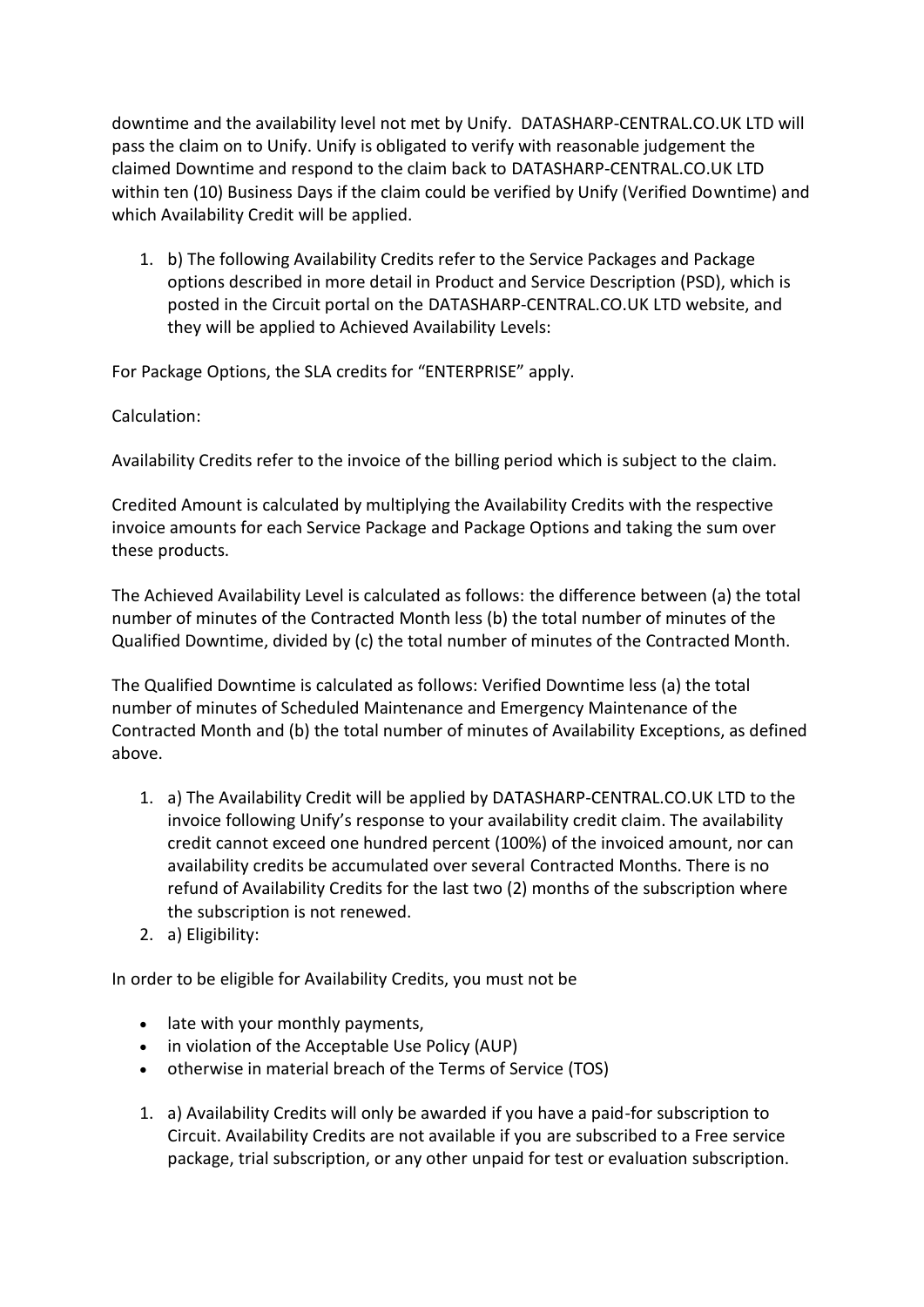2.3 Availability Credits are your sole and exclusive remedy with respect to any claim for Defects in Circuit. In particular, no Fees will be refunded. This shall not affect your right to terminate the Agreement for cause, as stipulated in the Terms of Service (TOS).

3. Support for Circuit Users

3.1 User support services are defined and offered by DATASHARP-CENTRAL.CO.UK LTD and subject to your Agreement with DATASHARP-CENTRAL.CO.UK LTD. Unify generally produces the following support facilities to Circuit Users:

- Self-help via the Circuit Support Portal
- Circuit User Help Desk (UHD),
- Processing of service requests, i.e. the opening of tickets for Defects.

The different support facilities are described in more detail in the Product and Service Description (PSD). Some of these support facilities are only available to you if you have subscribed to the corresponding Service Package. The extent to which you have access to these facilities and how these facilities are provided to you is subject to your Agreement with DATASHARP-CENTRAL.CO.UK LTD

3.2 The Circuit Self Service facilities are an integral part of Circuit and therefore are covered by the preceding section on the availability of Circuit. There is no separate availability commitment for the Circuit Support Portal.

3.3 The availability of the Circuit UHD is described in the Product and Service Description

(PSD). Unify will make commercially reasonable efforts to respond to requests as quickly as possible. There are no SLA credits for Circuit UHD services.

3.4 For requests placed to Circuit UHD or for support tickets, Unify is obligated to make commercially reasonable efforts to achieve the Response Time objective described below, depending on the priority level of the service request:

Priority Response Time objective

Priority Level 1 1 hour

Priority Level 2 2 hours

Priority Level 3 24 hours

3.5 Response Times are measured from the point in time on when the service request is received by Unify if that point in time falls within a Service Hour of the UHD, otherwise from when the next Service Hour period commences. If the Response Time for a service request exceeds the Service Hour of the UHD, the measuring of the Response Time will continue once the subsequent Service Hour period of the UHD begins. The measuring ends once the service request has been responded to, which can include email notification of the submitting Circuit User.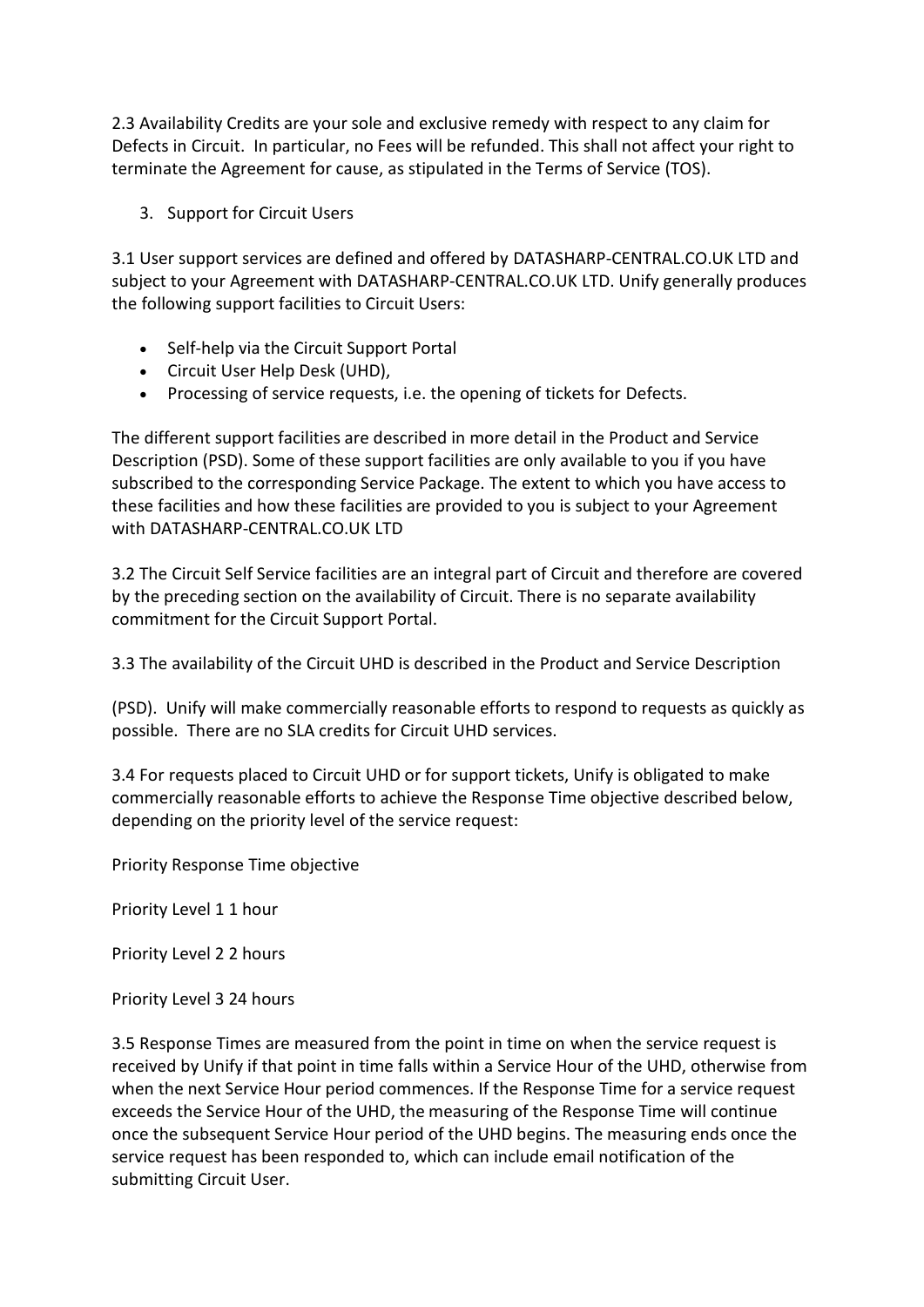3.6 Priority Levels will be defined by Unify when the Circuit User places the service request. Unify reserves the right to re-set the Priority Level as the service request is handled per the definitions below as part of the response to the service request, giving reasons.

- "Priority Level 1″ means Incidents where Circuit in its entirety, as it is described in the Agreement and in particular in the Product and Service Description (PSD), is not available to all of your Circuit Users.
- "Priority Level 2″ means Incidents where relevant parts or functionalities of Circuit, such as the search function, storage access, content sharing, etc., as they are described in the Agreement and in particular in the Product and Service Description (PSD) are not available.
- "Priority Level 3″ means incidents that are not assigned to priority levels 1 and 2. There is no credit if the objectives for the Response Time and the provision of a Resolution are not met.

## **Pricing for Circuit (PFC) 1. Fees & Pricing plan**

The fees for your Circuit subscription are set by DATASHARP-CENTRAL.CO.UK LTD. Unify publishes recommended selling prices (RSP) on www.circuit.com.

1.1 Intentionally left blank

#### 1.2 Free-to-use Package, Free trial

With FREE, Unify offers a free-of-charge service package with a limited set of functionality. See the provisos for trial use and FREE use in the TOS for details. Once you decide to convert to a paid-for subscription, you must upgrade all of your Circuit Users that you wish to keep to the Service Package that you chose. FREE Circuit Users that are not upgraded will be deleted from your Circuit Tenancy, including their Circuit User Data.

- 2. Intentionally left blank
- 3. Intentionally left blank
- 4. Intentionally left blank
- 5. Intentionally left blank
- 6. Changes to Fees (RSP)

6.1 Unify may at any time adjust the Fees (RSP), provided that such adjustment reflects changes in Unify's costs for personnel, material, hosting, third-party provided services for Circuit or other costs factors. In this case, Unify will provide you with thirty (30) days prior notice by sending an email to the Customer Contact. If a minimum term was agreed, Unify shall only increase the Fees once the first twelve (12) months of such a minimum term have expired.

6.2 If you do not want to accept the adjustment, you may extraordinarily terminate your subscription to Circuit with effect as of the date the adjustment becomes effective. In this case, you will send Unify a notice through the Customer Contact. If the change to the Fees is mandatory for Unify because of Applicable Laws, e.g. a change in taxes, DATASHARP-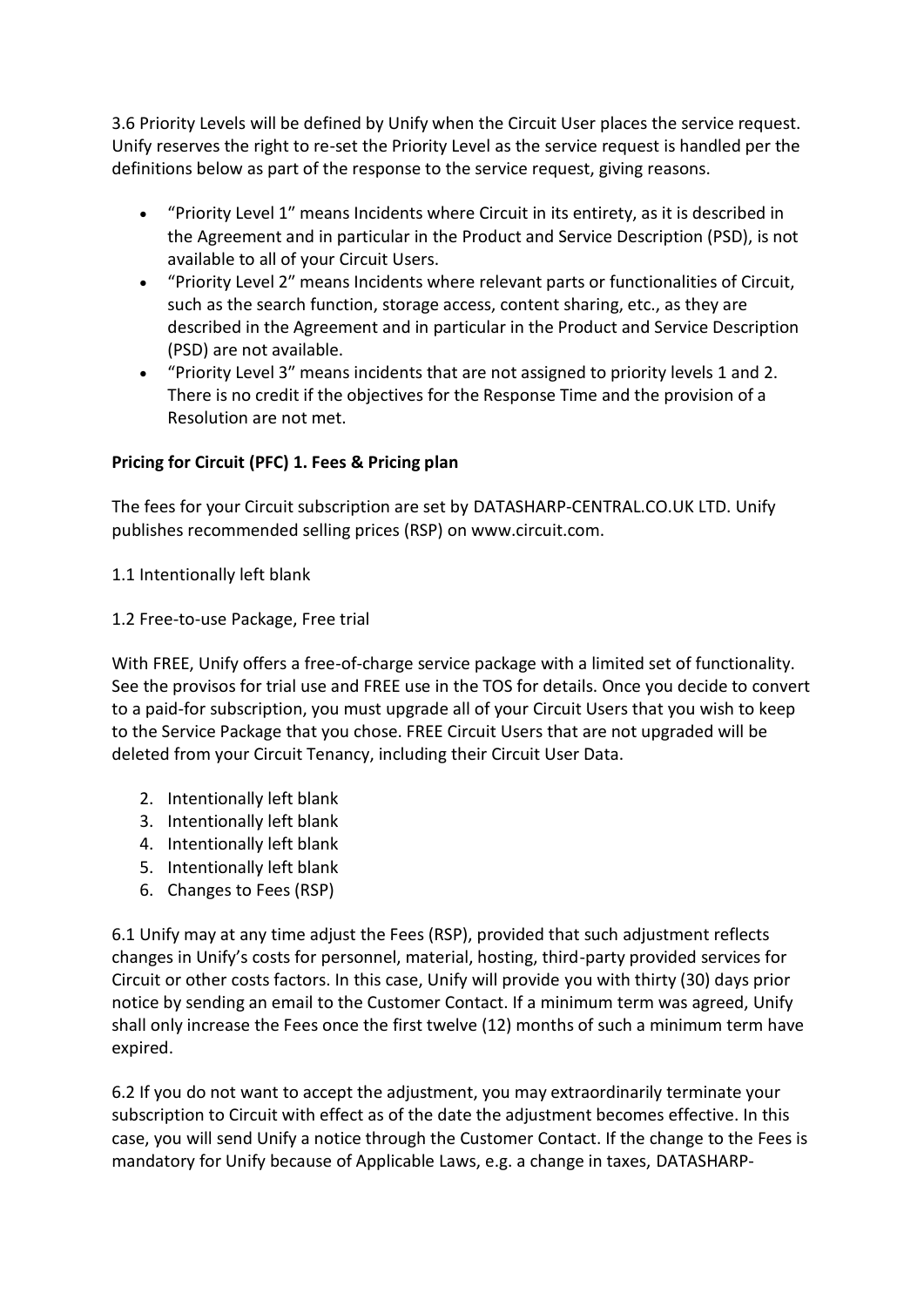CENTRAL.CO.UK LTD will still inform you of the changes, but you will not have the right for extraordinary termination.

6.3 Unify may, at any time, add features and functionalities to Circuit that Unify elects to make available only for payment of additional charges. To upgrade your subscription, you may need to log in with the Circuit Tenancy Administrator account or contact DATASHARP-CENTRAL.CO.UK LTD.

#### **Definitions**

The capitalised terms used in this Agreement and the documents referenced herein are defined as follows:

"Acceptable Use Policy" or "AUP" means a framework of rules and regulations that aim to ensure that everyone who uses Circuit enjoys a productive, disruption-free and safe use of Circuit. It describes what is deemed to be acceptable use of Circuit, what is not, and what will happen if there is a violation of the AUP.

"Agreement" means the contract between you and DATASHARP-CENTRAL.CO.UK LTD under which you are granted access to Circuit and all other documents referenced therein. The Agreement consists, inter alia, of the Terms of Service (TOS) for Circuit, together with the Annexes Product and Service Description (PSD), Payment for Circuit (PFC), the Service Level Agreement (SLA) and this Annex Definitions, as well as the End User License Agreement (EULA) for Circuit, the Acceptable Use Policy (AUP), the Support Forum Rules (SFR), the Data Privacy Statement (DPS) and, where applicable, the Data Processing Agreement (DPA).

"Agreement Value" means the total amount of the recurring Fees you actually paid to Unify under the Agreement in the twelve (12) month period preceding the event that leads to liability or, if the term of the Agreement has been less than twelve (12) months, the total amount of the recurring Fees that would have been paid had the Agreement continued for twelve (12) months, calculated as per the median amount of the Fees that were already paid to Unify until the relevant event.

"Applicable Export Control Laws" means any national and international foreign trade and customs requirements or any embargos or other sanctions such as anti-terrorism-laws, denied persons lists or similar stipulated by the Federal Republic of Germany, the European Union, the United States of America and other applicable national export laws, e.g. from the country/jurisdiction where you or a Circuit User have its place of business. Applicable Export control Laws are a subset of Applicable Laws.

"Applicable Laws" means and includes all laws, statutes, regulations, directions, guidelines and codes of conduct of any governmental or Regulator of competent jurisdiction and any orders of any Regulator or other administration or court or other tribunal of competent jurisdiction which are applicable to this Agreement, you, Unify or to the performance of either your or Unify's obligations under this Agreement.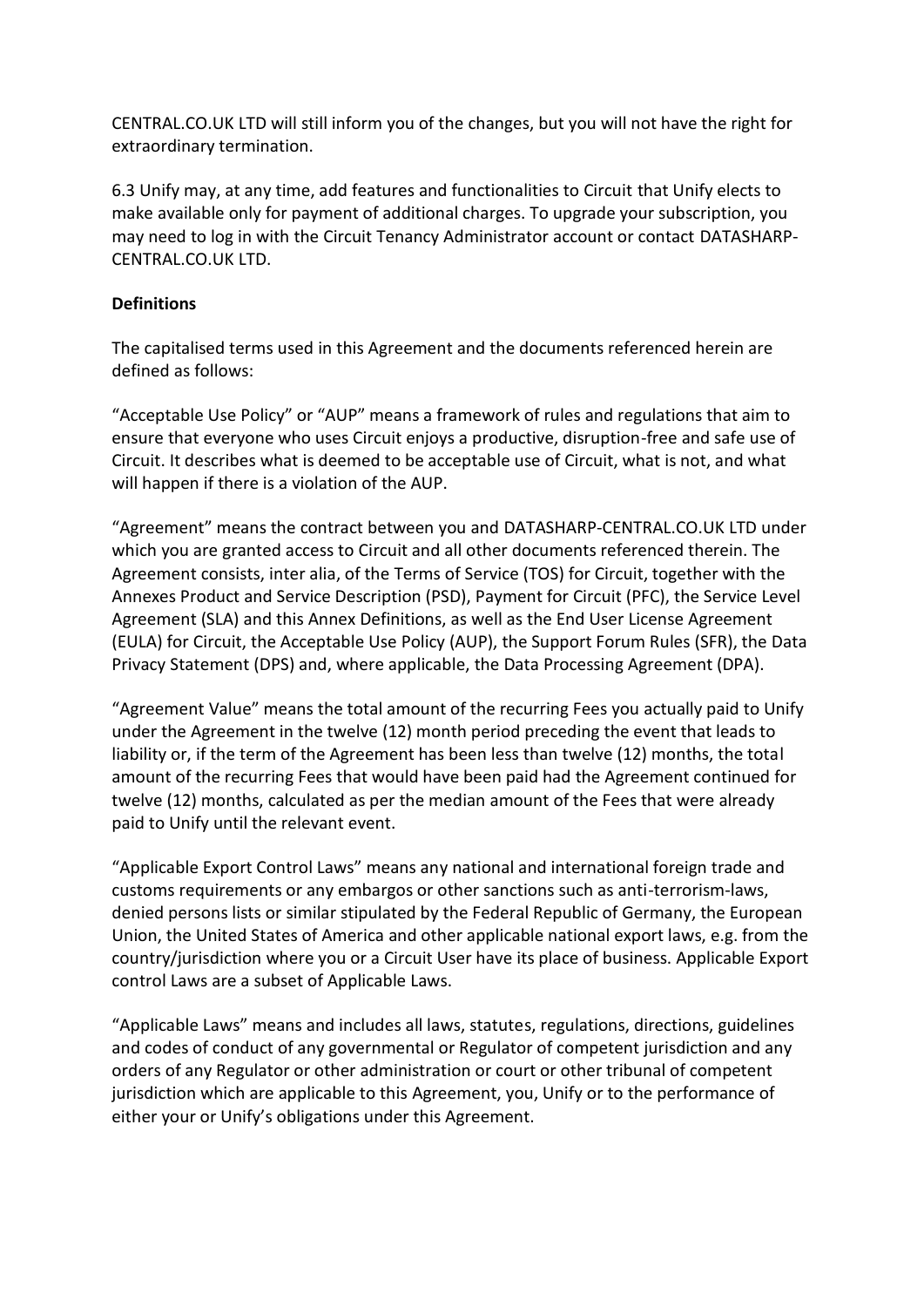"DATASHARP-CENTRAL.CO.UK LTD" means a company authorised by Unify to resell Circuit services. It specifically refers to DATASHARP-CENTRAL.CO.UK LTD Ltd that Provides Circuit to you and with whom you hold the Agreement.

"Business Day" means the days of the week during which most businesses are operating, usually Monday to Friday except local public holidays or bank holidays. In order to determine the timeliness of a notice, the schedule of Business Days applicable to the receiving party shall prevail, while the timeliness of an action shall be determined by the schedule of Business Days applicable to the party obliged to take the action.

"Circuit" means, collectively, all "Circuit", "Unify Circuit" or "Circuit by Unify" branded products and services Produced by Unify and Provided to you by DATASHARP-CENTRAL.CO.UK LTD in connection with Circuit, as further described in the Agreement.

"Circuit App" is an application for mobile devices which can be used to access Circuit.

"Circuit Core Services" means the application "Circuit" as defined in Product and Service

Description (PSD), which is posted on the Circuit portal on DATASHARP-CENTRAL.CO.UK LTD's website. The ancillary facilities of Circuit, such as the Circuit Portal's section attending to the management of (new) subscriptions, the Circuit Support Forum, or optional plugins or features that must be activated and/or downloaded separately, are excluded.

"Circuit Directory" means a directory of the Circuit Users assigned to you, which can be browsed by every other Circuit User in your Circuit Tenancy.

"Circuit Enterprise User" means a Circuit User account which can make use of the full functionality of Circuit, as compared to a Circuit Guest User account that has only limited functionality.

"Circuit Portal" means the website where you log in to Circuit and where subscriptions to Circuits are entered into.

"Circuit Self Service" means a set of self-service support facilities for Circuit, such as a FAQ and the Circuit Support Forum.

"Circuit Support Forum" is a section of the Circuit Support Portal which allows Circuit Users from all customers and Circuit Tenancies to discuss their questions regarding Circuit, and to post and receive troubleshooting information. Use of the Circuit Support Forum is governed by the Support Forum Rules (SFR) , which are posted on the Circuit portal on DATASHARP-CENTRAL.CO.UK LTD's website.

"Circuit Support Portal" means a web based form of support from which the different forms of support provided by Unify can be accessed. The exact scope of the support is determined by the applicable service package.

"Circuit Support Plan" refers to a part of the Agreement with DATASHARP-CENTRAL.CO.UK LTD which covers customer and user support services.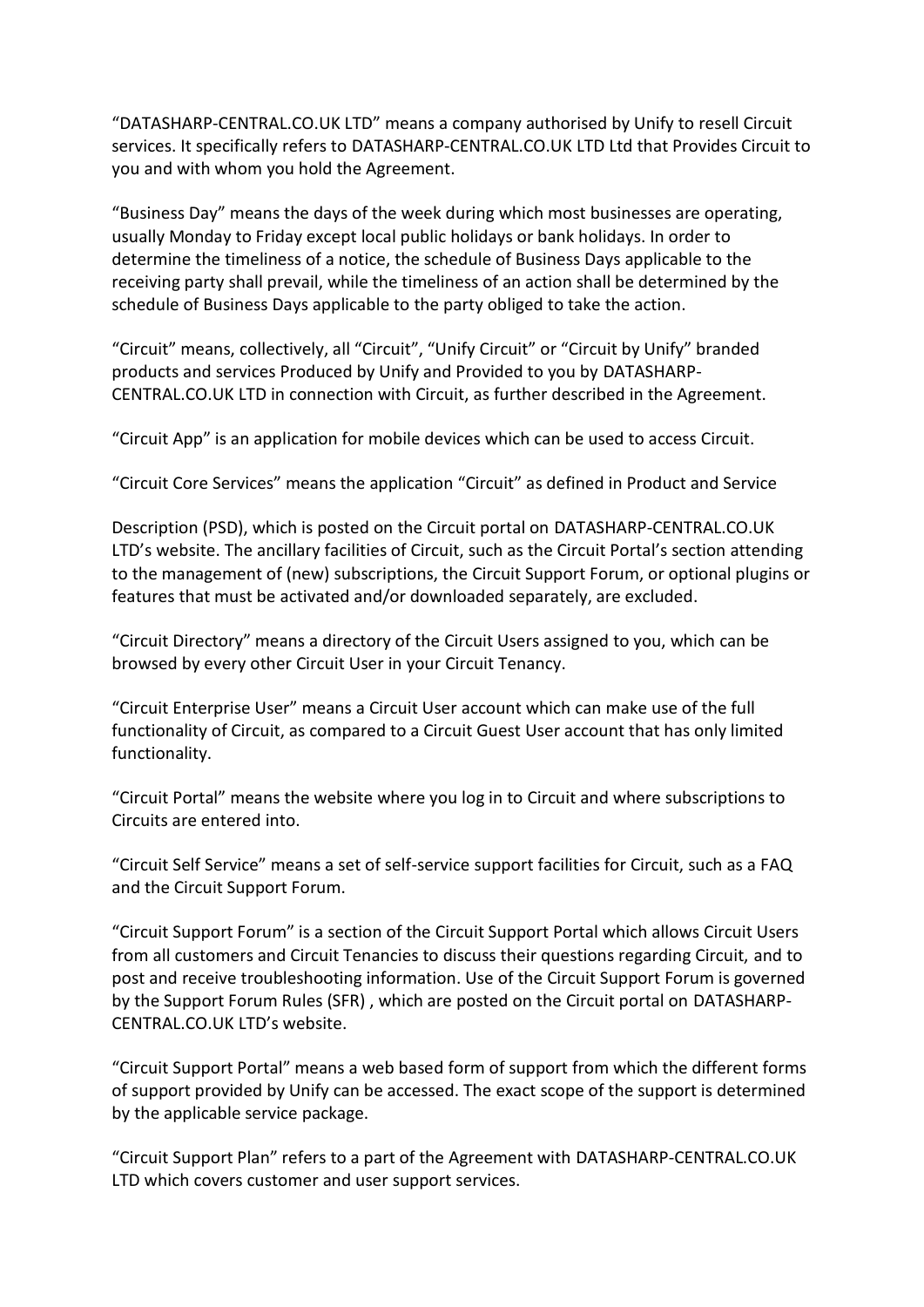"Circuit Tenancy" means the logically separated segment or domain on the Circuit platform that is dedicated to you and your Circuit Users.

"Circuit Tenancy Administrator" refers to a Circuit Enterprise User who has been granted access to the Customer's administration console for Circuit. The Circuit Tenancy Administrator may create Circuit Enterprise Users and other Circuit Users, and may grant other Circuit Enterprise Users access to the administration console to, thereby making them also a Circuit Tenancy Administrator. The first Circuit Tenancy Administrator is automatically created upon signup to Circuit together with the Customer Contact. Unify recommends that the Customer uses special care when selecting and storing the password for the account of the Circuit Tenancy Administrator.

"Circuit User" means, collectively, the different kind of user accounts linked to a particular customer. You are responsible for all activities of your Circuit Users and of their compliance with the Agreement and in particular their compliance with the Acceptable Use Policy (AUP), which is posted on the Circuit portal on DATASHARP-CENTRAL.CO.UK LTD's website

"Circuit User Contact Data" includes name, address, phone number, profile information, email address, title, time zone and other contact information that Unify may collect through a Circuit User's use of Circuit, or which you or the Circuit User may enter, or have entered, as part of the administration of your Circuit Tenancy or Circuit User account.

"Circuit User Data" or "Circuit User Content" includes, but is not limited to, all data, including all text, sound, software, image files, documents, photos, presentation slides, audio and/or video recordings, comments, questions, call entries and logs, transcripts or other content, information or files that a Circuit User submits to Circuit, receives through Circuit, and generates through using Circuit, stores inside Circuit, or otherwise creates by the use of Circuit. In other words, it means all data about and from you or one of your Circuit Users that was not there before you signed up for Circuit. It can also include, collectively, Circuit User Contact Data, Usage Data, and Support Data. Circuit User Data will often also

contain Personal Data.

"Conversation" refers to a number of conversation items (messages, files, real-time meetings via phone call, video, screen-share, etc.) shared between and viewable by all participants. Conversations can be "private" – in that users need to be explicitly added to the Conversation see the content or they can be "open" – in that any Circuit User can choose to join. Conversations are moderated by the Conversation participants, with anyone in the Conversation having the capability to remove other people if necessary.

"Cross Tenancy Guest User" is an Circuit User created in another Circuit Tenancy, who is added to a Conversation in your Circuit Tenancy. Once the Circuit User from the other Circuit Tenancy has accepted the invitation, they have full access to the content of the specified Conversation, but they cannot access any other Conversation hosted in your Circuit Tenancy. A Cross Tenancy Guest User does not count against the number of Circuit User accounts you subscribed to.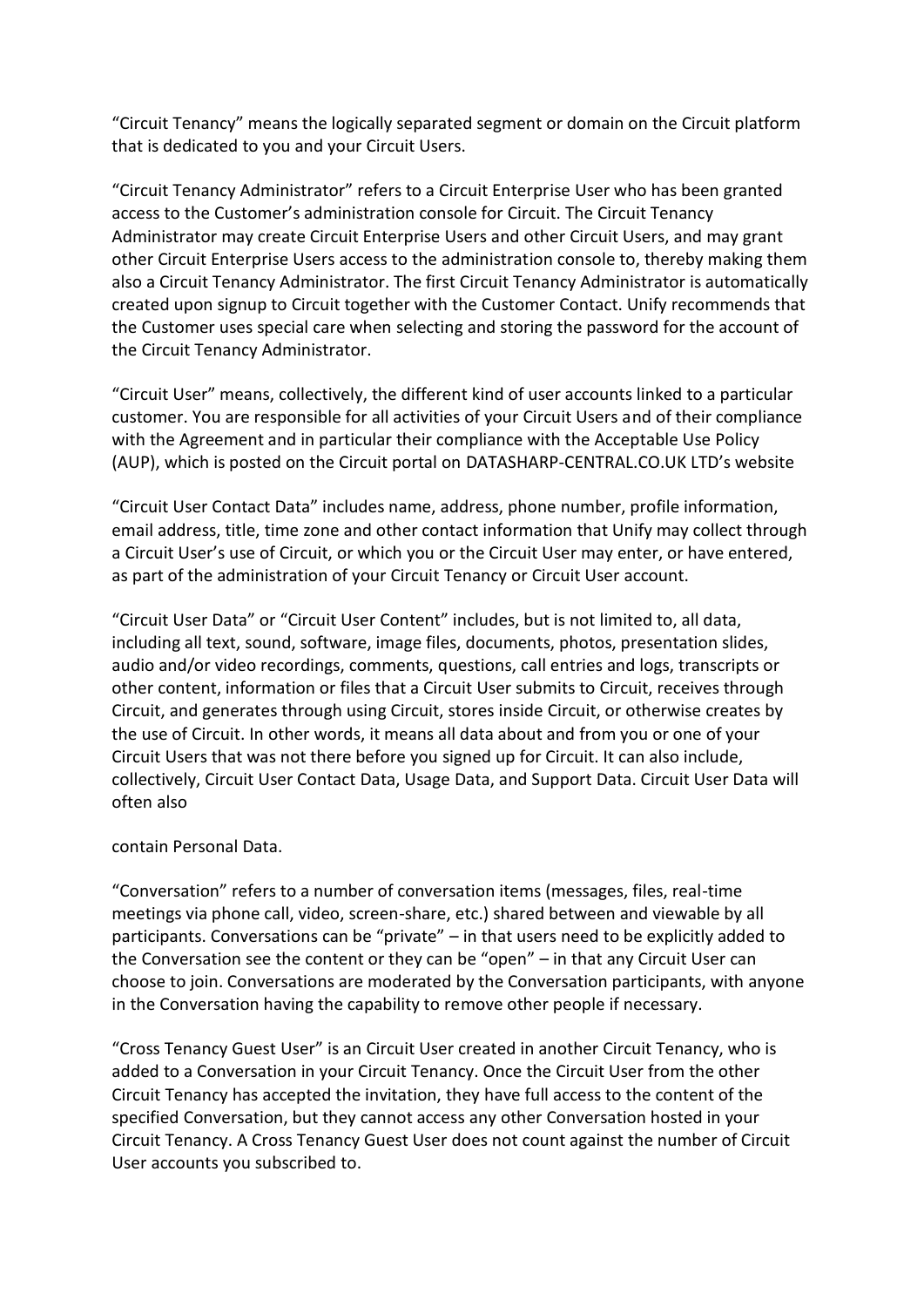"Customer", also referred to as "you", means you, your business or organisation who is party to the Agreement and who is therefore responsible for the Circuit Users and their Circuit User Data in its Circuit Tenancy.

"Customer Contact" is a person within your business or organisation who is assigned to be our primary contact and who has the authority to act on behalf of your business or organisation in respect of all day to day activities relating to Circuit. This person must be named during the registration process, will also be Circuit Tenancy Administrator.

"Customer IT Policies" means the rules and regulations governing the use of your IT-Systems, e.g. your acceptable use policies.

"Customer Network" means any part of your network and the devices operated in it, including personal computers, active and passive data network equipment, telecommunications network applications and all associated equipment (including third party network components) which may be used for Circuit.

"Data Processing Agreement" or "DPA" is an agreement for commissioned data processing under which we will collect, store, and process Personal Data.

"Defect" means a reproducible failure of Circuit to comply with the specification of Circuit as described in Product and Service Description (PSD), which is posted on the Circuit portal on your Accredited Resellers website

"Documentation" means the technical and/or functional descriptions that are provided or made available to the Customer along with Circuit. The Documentation will in general be provided online. The Documentation includes, among other things, the description of performance characteristics, features or hardware and software requirements. If and to the extent required by the respective rights holder, the Documentation also comprises of the Open Source License texts or the special license conditions of a Freeware vendor or other commercial third party vendor of software.

"Effective Date" means the date on which the Agreement comes into force, as further described in the Terms of Service (TOS).

"End User License Agreement" or "EULA" means our set of license terms and conditions for the use of software by end users. While Circuit is, in principle, a cloud-based application, some of its components need to be downloaded and installed, such as apps for smartphones and tablets. These components are covered by the EULA. In addition, Open Source Licenses and Third Party EULAs may apply.

"EU Data Protection Requirements" means the EU Data Protection Directive 95/46/EC, or any directive or regulation replacing it.

"Fees" means the fees and prices for Circuit, as agreed between you and DATASHARP-CENTRAL.CO.UK LTD. There may be monthly, usage based or one-time Fees. See Pricing for Circuit (PFC) for details.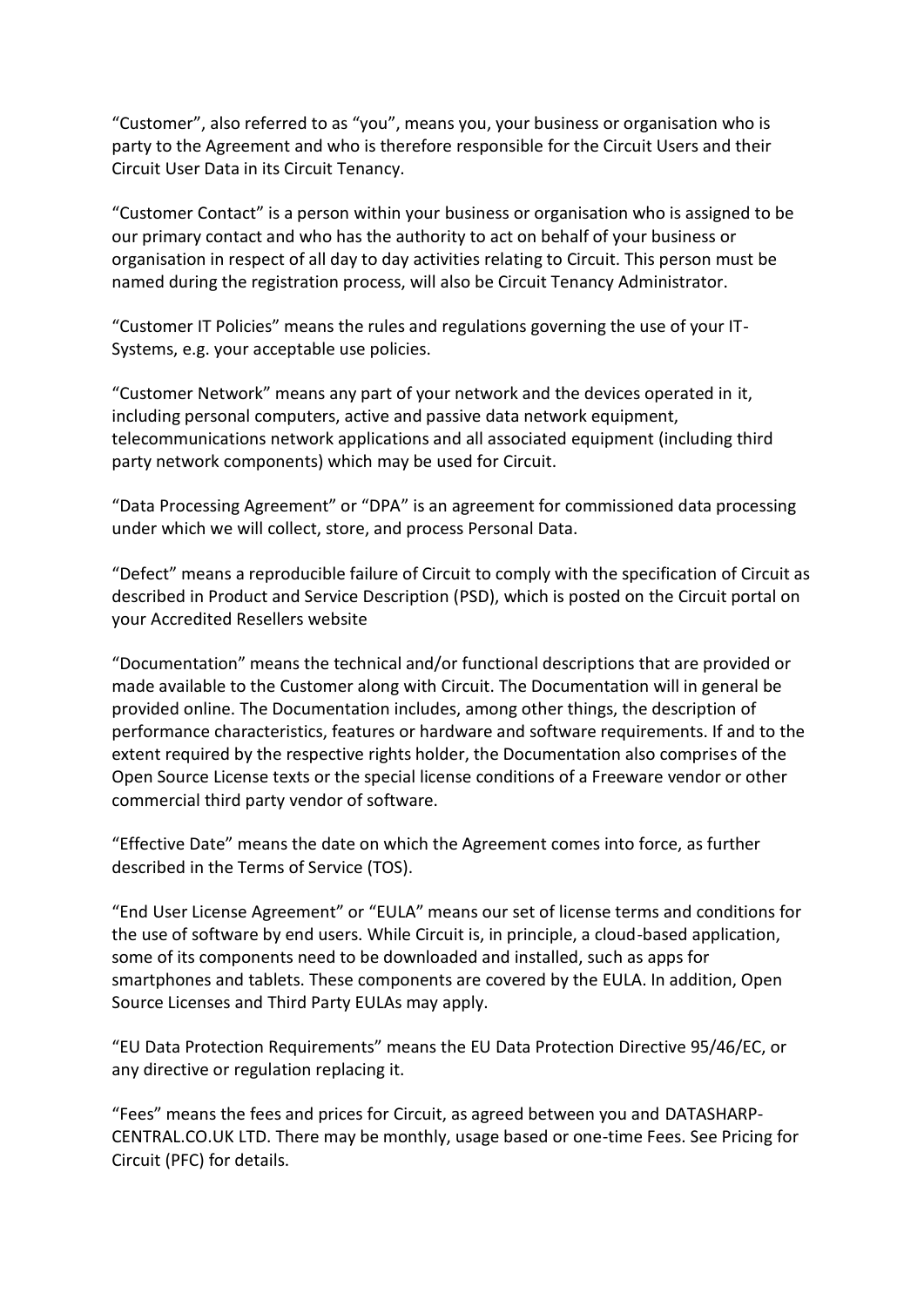"Force Majeure Event" means any event beyond the reasonable control of a Party, including (i) damage to or destruction or compulsory purchase of the premises or other property belonging to the affected Party, (ii) fire, explosion, accident, lightning damage, electromagnetic interference; (iii) storm, earthquake, hurricane, tornado, flood, volcanic eruption or other natural disaster; (iv) war, threat of war, act of terrorism, insurrection, rebellion, riot or other civil unrest; (v) epidemics, pandemics, quarantine restrictions or other public health restrictions or advisories; (vi) strikes or lockouts or other labour

interruptions; (vii) disruption to transport services; (viii) sanctions, embargoes or lack of materials, supplies or utilities, breaking off of diplomatic relations; (ix) the failure of any applicable governmental authority to issue any licenses or approvals, or the suspension, termination or revocation of any licenses or approvals, required for the operation of the affected Party's business or the performance of services, or any other circumstance as a result of which performance by the affected party is prevented by law; or (x) in the case of Unify, the occurrence of any of the aforementioned events to its subcontractors or suppliers

which result in their delay or failure to perform.

"Freeware" means a computer program which may be used without payment or other compensation (for example, by advertising). Freeware may be subject to special license conditions of the vendor, which, for example, may limit the right to distribute or redistribute the Freeware. Freeware may have functional limitations which a commercial version does not have. In general, the vendor of a freeware does not grant access to the source code of the Freeware.

"Guest User" means Circuit User accounts for users outside your business or organisation, to whom you want to provide temporary access to Circuit, under your full and sole responsibility and cost.

"Incident" means an event that affects the delivery of Circuit, e.g. a case of nonperformance of Circuit, or the failure to achieve a Service Level. Incidents are further described in Product and Service Description (PSD), which is posted on the Circuit portal on DATASHARP-CENTRAL.CO.UK LTD's website.

"Intellectual Property Rights" means copyrights (including moral rights), patents, protected designs, registered designs, design rights, utility models, trademarks, service marks, business secrets, know-how, database rights, personal rights, company or business names, domain names and other rights of a similar type, in any country or jurisdiction, including all registrations, applications for registration, rights to apply for registration and licenses for or relating to such rights.

"Limited Role Guest User"[1] means a Circuit User account that has limited capabilities, e.g. it has no access to "open" Conversations. It is added to your Circuit Tenancy by your Circuit Tenancy Administrator. The Limited Role Guest User and his User Content are visible and searchable within your Circuit Tenancy. A Limited Role Guest Users does count against the number of Circuit User accounts you subscribed to.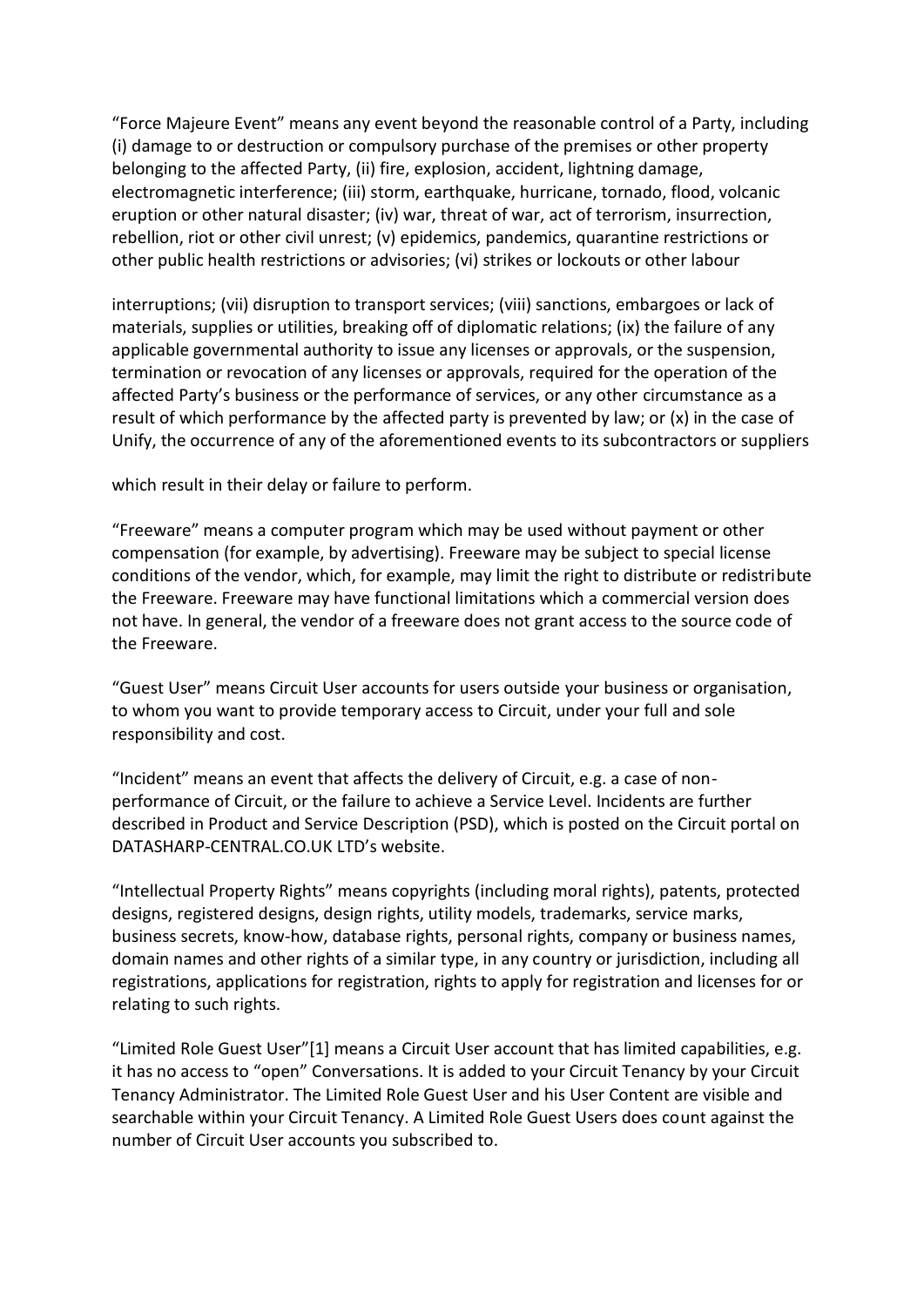"Open Source Software" or "OSS" means a computer program which is, in principle, available at no costs. which is licensed under an Open Source License and that is available either (a) in source code form only, or (b) in (executable) object code form and the source code is delivered together with the executable code.

"Open Source License" or "OSS License" means license terms to a computer program that give the user, beyond the right to use without license fee or royalty, rights of use which are usually reserved usually for the owner of the copyright to the computer program, for example the right to analyse the computer program as desired, to edit it, to merge it with other computer programs or to derive their own computer programs thereof and to distribute the results thereof (for the purposes of this provision, collectively referred to as "Work"). In turn, such license terms require that at least one of the following conditions is met: (a) the source code or design information regarding the Work must be made available; (b) the right to create derivative works regarding the Work must be granted; (c) a royaltyfree license to any third party to use the intellectual property rights of the party embodied in the Work or (d) to identify the owner of the copyright to the unmodified Open Source Software. Open Source Licenses are, by example and without limitation, any version of the GNU General Public License (GPL) or the GNU Lesser General Public License (LGPL) or the Affero General Public License (AGPL) or similar open-source licenses, "free" licenses, and the general licenses to these as "public domain".

"Party" refers to either you or us, and "Parties" to you and us, collectively.

"Personal Data" means individual elements of information concerning the personal or material circumstances of an identified or identifiable natural person, as defined by Applicable Law.

"Product and Service Description" or "PSD" means the description of Circuit and the services associated with it. Some functions of Circuit and the associated services may only be available if you subscribe to an eligible service package. The PSD is an integral part of the Agreement.

"Professional Services" are individual, custom services rendered by Unify or DATASHARP-CENTRAL.CO.UK LTD under terms negotiated separately from the Agreement. In the context of Circuit and depending on availability and technical feasibility, Professional Services might be used to pre-populate a large Circuit Tenancy, to establish interfaces between Circuit and other IT systems, or other consulting concerning the use of Circuit.

"Producing Circuit" means to run the Circuit software in a data center, to enable means to access this software for Circuit Users, and to make all other products and services available which are collectively called Circuit. Circuit is Produced by Unify

"Providing Circuit" means hold the Agreement with you which grants you access to Circuit. Circuit is provided to you by DATASHARP-CENTRAL.CO.UK LTD.

"Publish" means any uploading, publishing, displaying, linking to or otherwise making available any User Content in Circuit.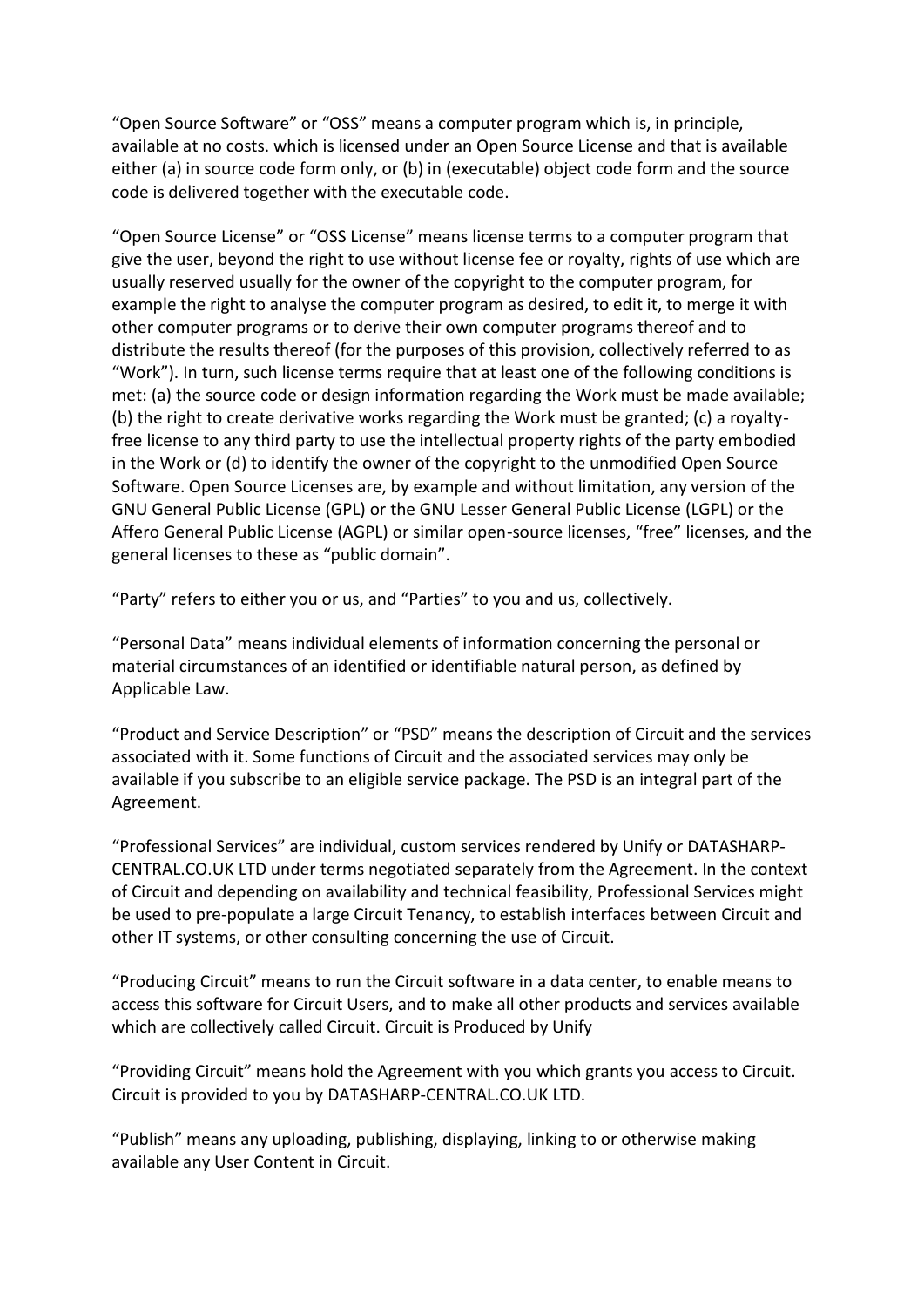"Regulator" means any public authority which has or from time to time may have supervisory or regulatory authority over DATASHARP-CENTRAL.CO.UK LTD and/or Unify and/or Circuit in accordance with Applicable Laws over any aspect of the performance or fulfilment of any rights, entitlements or obligations related to Circuit.

"Resolution" – Measures taken to resolve an incident. Can also be a workaround.

"Service Level Agreement" or "SLA" is incorporated in this Agreement as Service Level Agreement (SLA) and describes, basically, the level of service that you can expect from Unify with regard to Circuit.

"Service Levels" means the service performance metrics with corresponding service level objectives for the provision of Circuit.

"Session Guest User" is a temporary Circuit User who is invited to a meeting (e.g. telco, videoconference, screenshare, etc.) hosted inside a Conversation of your Circuit Tenancy. The Session Guest User only sees what is shared in the meeting. After the end of the meeting they will continue to have access to the content of the meeting for one (1) month. A Session Guest User does not count against the number of Circuit User accounts you subscribed to.

"Service Day" means a day on which Unify provides a particular Circuit Support Service, such as the UHD. Service Days for different Circuit support Services may vary, depending on the relevant Circuit Support Service and the applicable Circuit Support Plan.

"Service Hours" means the times on a Service Day on which a particular Circuit Support Service such as the UHD is available. Service Times may vary, depending on the relevant Circuit Support Service and the applicable Circuit Support Plan.

"Standard" means any technical specification that is distributed, published, or otherwise made available by any consortium, standards organisation, special interest group, or like entity, for the purpose of widespread industry adoption.

"Support Data" means Usage Data that is collected when a Circuit User submits a support request, including information about the Circuit User's hardware and software environment when the fault occurred, and other related details, such as contact or authentication information, chat session personalisation, data resulting from diagnostics, system and registry data about software installations, hardware configurations, and error-tracking files or screenshots.

"Terms of Service" or "TOS" means the core terms and conditions under which we makes Circuit available. It is part of the Agreement.

"Third Party End User License Agreement" or "Third Party EULA" means a set of license terms and conditions from the vendor of a commercial third party component or a Freeware, whose acceptance is made a prerequisite by such vendor for granting the right to use the respective third party component or Freeware.